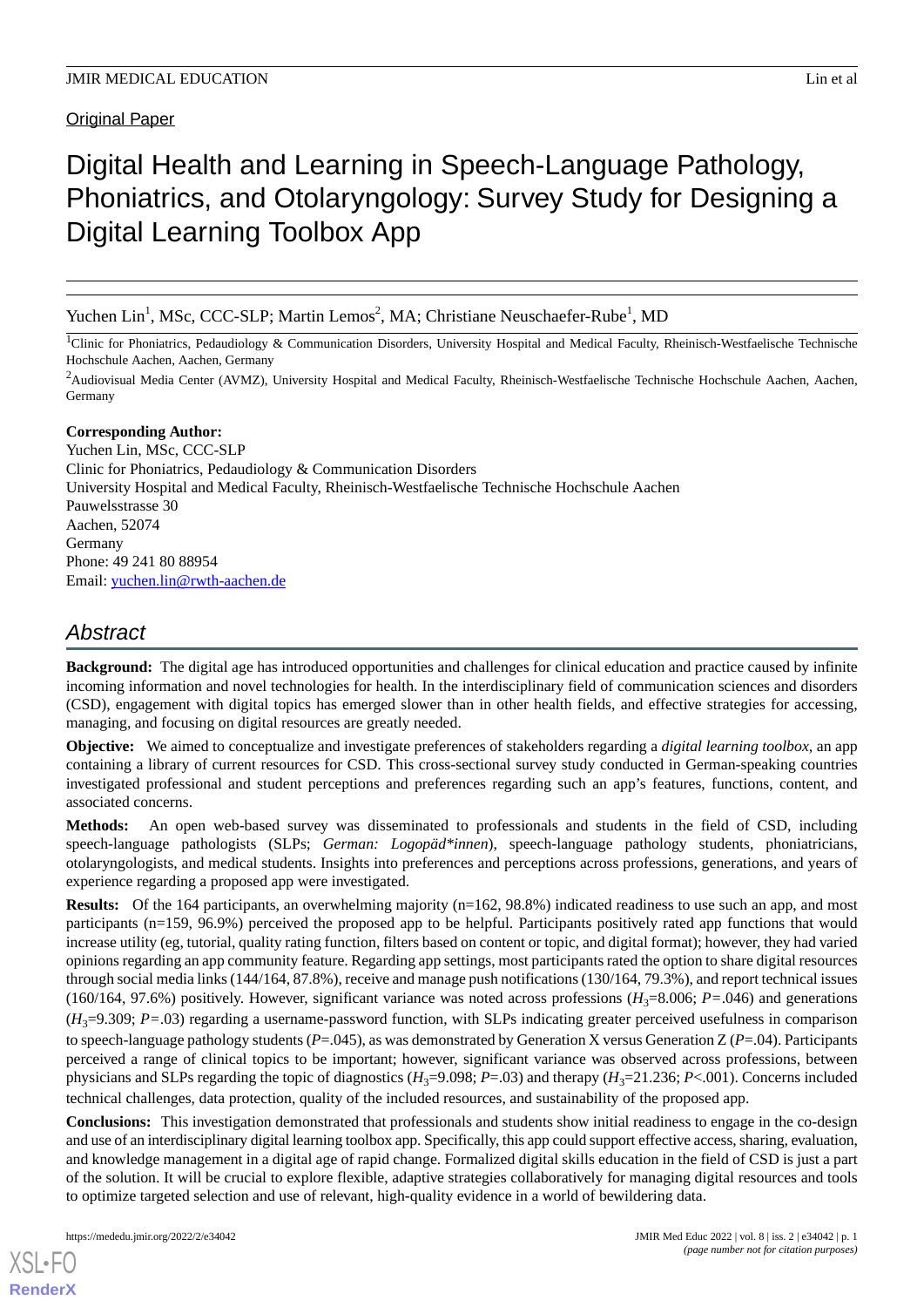(JMIR Med Educ 2022;8(2):e34042) doi: [10.2196/34042](http://dx.doi.org/10.2196/34042)

#### **KEYWORDS**

digital learning; mLearning; mHealth; speech-language pathology; phoniatrics; otolaryngology; communication disorders; mobile phone

## *Introduction*

## **Background**

Mobile devices are rapidly revolutionizing the means of communication, learning, and health care. Since the emergence of new technologies and devices such as smartphones, tablets, PDAs, smartwatches, and laptop computers among others in the past decades, the adoption of such technologies in the health sciences and medical education has been increasingly explored [[1](#page-11-0)[-3](#page-12-0)]. Specifically, the use of mobile devices for patient care, both by patients (eg, health apps) and by clinical professionals (eg, patient monitoring tools, telemedicine, and teletherapy) and for research and education purposes (eg, reference apps) has increased [[4](#page-12-1)[-6](#page-12-2)]. This has especially been prevalent considering the COVID-19 pandemic, which has pushed investigation into creating and improving such solutions to the forefront [\[7](#page-12-3)-[9\]](#page-12-4). In this context, the term *mobile health* or *mHealth* has emerged to describe the broad spectrum of information-communication technology for medical and public health practices supported by mobile devices, whereas the terms *mobile learning* or *mLearning* have evolved to describe the use of mobile devices to deliver educational content for preclinical, clinical, or specialty training and continuing education or professional development [[10](#page-12-5)[,11](#page-12-6)]. Given that most clinical professionals and students own such mobile technology and the evidence that health care students prefer web-based resources as their primary source of clinical information, the use of mobile medical apps as reference tools is becoming the norm as opposed to an exception [\[12](#page-12-7)[-14\]](#page-12-8). As implementation of such technologies and apps continues to increase, it is evident that the future of medicine will inevitably require health professionals to flexibly include media literacy, digital knowledge, and skills into part of their professional scopes of practice.

In the field of communication sciences and disorders (CSD), investigation into digital solutions such as mobile health and mobile learning apps is also becoming popular, although at a slower pace than in other medical fields [[15,](#page-12-9)[16\]](#page-12-10). As an interdisciplinary field concerned with treating the estimated 1 billion people worldwide living with a disability often affecting their speech, language, hearing, voice, or ability to functionally communicate, the field strongly relies on the effective, coordinated efforts of speech-language pathologists (SLPs), phoniatricians, and otolaryngologists among others [\[17](#page-12-11)]. In the ever-evolving health care environment, digital solutions especially have the potential to optimize interdisciplinary care and collaboration, which has been identified as a key component to *futureproofing* health care, in other words, designing adaptable solutions for even when technology progresses [[18-](#page-12-12)[21\]](#page-12-13). Thus, exploration of digital resources across disciplines can be useful. In addition to improvements to well-established digital technologies in the field such as augmentative and alternative communication devices, hearing aids, and cochlear

implants, mobile technologies are beginning to revolutionize alternative methods of service delivery (eg, telerehabilitation and telepractice) and treatment material (eg, digital therapy or medical apps) and are increasingly empowering patients to engage in their own health management to a greater extent [[22](#page-12-14)[-25](#page-12-15)]. Furthermore, there is some evidence that mobile app technology through smartphones and tablets can improve performance in both speech-language pathology graduate students and otolaryngology and phoniatrics residents when explicitly trained or used as knowledge building (eg, case scenarios, simulations, and question banks) or resource sharing tools [[24,](#page-12-16)[26](#page-12-17)[-28](#page-12-18)]. Although the uncountable and increasing number of apps is impressive, it may be beginning to pose a challenge to meaningful, evidence-based, clinical decision-making and learning [\[24](#page-12-16),[29\]](#page-13-0). In response, digital tools are emerging to provide clinical professionals with faster and easier access to preassessed, evidence-based, psychometrically sound assessments for clinical purposes. For example, the NIH Toolbox for the Assessment of Neurological and Behavioral Function from the National Institutes of Health specifically serves as a comprehensive and portable digitized battery of measures for clinicians to assess and track motor, emotional, sensory, and cognitive functions. By using the benefits of big data, the system can transmit 15,000 data points in  $\leq$ 7 minutes and has been investigated in  $>600$  studies [\[30](#page-13-1)]. Similarly, the PROMIS (Patient-Reported Outcomes Measurement Information System) iPad app, which has been investigated in >2000 studies so far, allows for the monitoring of physical, mental, and social health in adults [\[31](#page-13-2)]. Similarly, Torous and Vaidyam [\[32](#page-13-3)] designed the mindLAMP (learn, assess, manage, and prevent) mental health app with the intent of more comprehensively addressing multiple user needs; importantly, they emphasized that collaboratively designed comprehensive platforms in the form of a *digital health technology toolbox* can help to eliminate the need for single-purpose apps and could potentially maximize utility and user uptake. However, importantly, such comprehensive, data-backed tools specifically within CSD are scarce.

Moreover, even though such tools are available, the influx of digital resources appears to be undermined because many professionals and students are reportedly unfamiliar with such tools and are not confident in their knowledge and skills pertaining to digital health and clinical resources [[33-](#page-13-4)[35\]](#page-13-5). Although >80% of health professionals surveyed in a European Health Parliament questionnaire reported feeling unprepared for technological developments in health care, 60% of students surveyed across 39 countries similarly felt inadequately trained for the digitalizing health care environment, citing lack of digital skills training and knowledge of digital tools and resources as causes [[34](#page-13-6)[,35](#page-13-5)]. Although professionals and students in CSD have demonstrated interest in increased digital topics in clinical training and continuing education, studies have demonstrated that only approximately 36% to 41% of speech-language

 $XSI - F($ **[RenderX](http://www.renderx.com/)**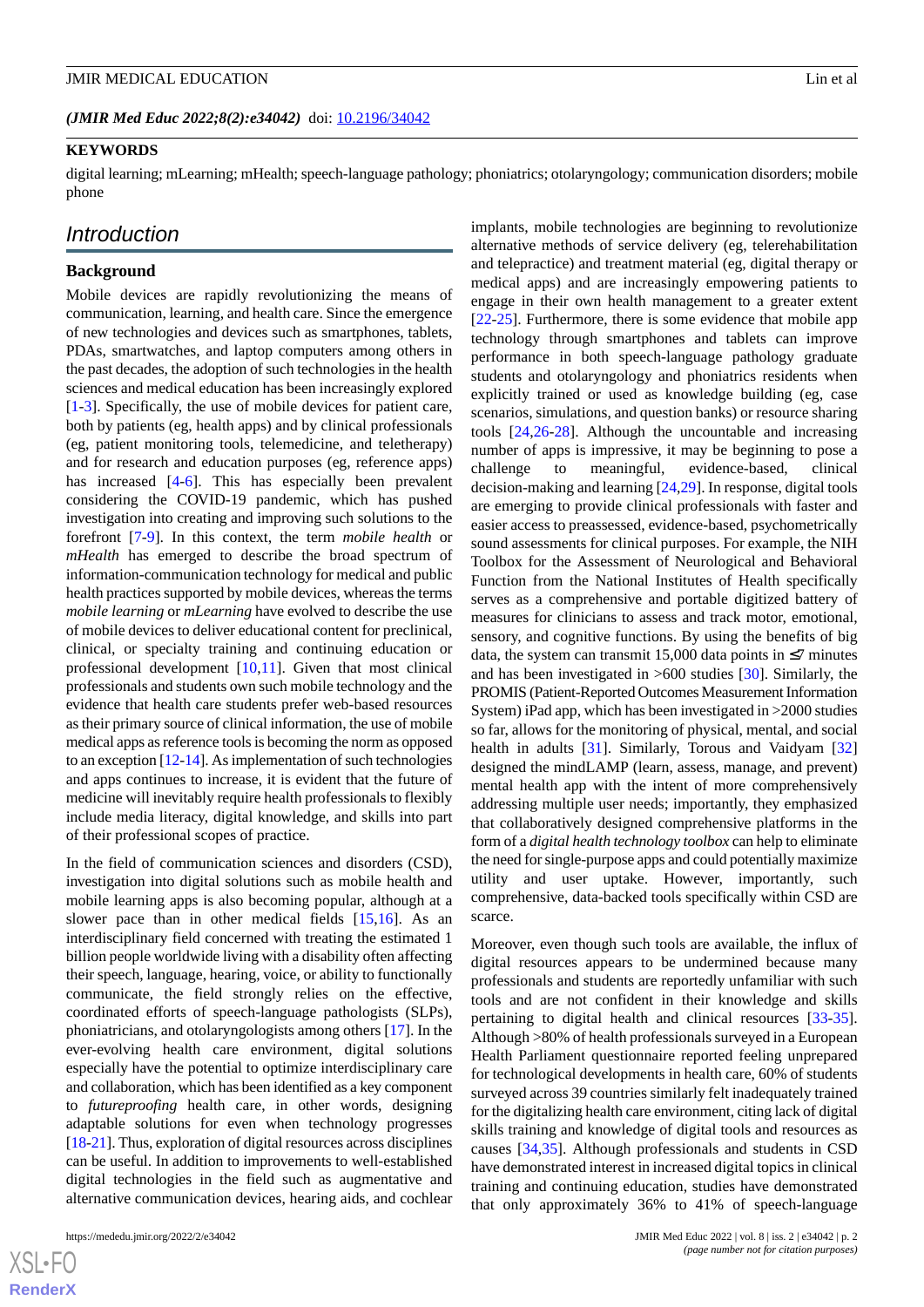pathology academic training programs in the United States explicitly incorporated telepractice apps as part of their curricula, and digital skills have not consistently been an integral component of medical otolaryngology or phoniatric specialty training programs [\[28](#page-12-18),[36](#page-13-7)[,37](#page-13-8)]. Moreover, the increasing number of digital clinical resources and tools is accompanied by a concern of information and data overload, which can make judging the relevance and usefulness of information more difficult. It has been suggested that rather than the issue being an influx in digital information and data, it may be that traditional strategies for managing and evaluating information have not progressed at the same pace as the production of information [[38](#page-13-9)[,39](#page-13-10)]. Furthermore, this can make it difficult to assess the quality of digital clinical resources, many of which have not been peer reviewed or have unknown publishers [[40](#page-13-11)[,41](#page-13-12)].

## **Objectives**

Thus, as digital resources continue to grow exponentially [[10](#page-12-5)[,11](#page-12-6)], it is becoming increasingly clear that professionals and students require digital skills and media literacy training and strategies for sorting through and critically evaluating the quality of digital resources that already exist. Therefore, having an up-to-date library of field-relevant, interdisciplinary, digital learning and therapy tools, which could be collaboratively expanded upon and accessed across multiple platforms or devices in the form of an app, could be useful. Expanding upon the concept of a multiple-use *digital health technology toolbox* previously mentioned by Torous and Vaidyam [\[32\]](#page-13-3), we proposed that a digital resource library app focused on resource sharing rather than clinical assessment—what we have termed a *digital learning toolbox* (DLT)—could be useful. Specifically, such a tool could help to spark discussion regarding quality assessment, usefulness, and areas of need for existing digital resources. To support the future development of such a digital resource library app with maximized user-centered design, our study aimed to gain insights into the perceptions and preferences of valuable stakeholders, specifically professionals and students in speech-language pathology, phoniatrics, and otolaryngology in German-speaking countries (mainly Germany, Austria, and Switzerland). Specifically, we aimed to determine the interest in such an app and identify potential concerns and desired features, functions, or content through a structured questionnaire, which was disseminated to the speech-language pathology, phoniatrics, and otolaryngology professional and academic communities. Differences across professions, generations, and years of experience were also explored.

# *Methods*

#### **Overview**

 $XS$ -FO **[RenderX](http://www.renderx.com/)**

This survey study was conducted in accordance with the CHERRIES (Checklist for Reporting Results of Internet E-Surveys) guidelines [\[42](#page-13-13)]. This survey was the second part of a large survey study. In the first part, knowledge, use, attitudes, and preferences toward digital health and learning of current students and professionals across the interdisciplinary fields of speech-language pathology, phoniatrics, and otolaryngology in the German-speaking countries were investigated. The results

of the first section have already been published in a separate article to maximize the depth of analysis [[43\]](#page-13-14). This study focuses separately on professional and student attitudes and preferences regarding a proposed DLT app. The target populations of the proposed app were professionals and students in CSD, including physicians (phoniatricians and otolaryngologists), SLPs, medical students, and speech-language pathology students. The app would serve as an interdisciplinary, collaborative library of open-source digital learning and therapy tools. It would include content relating to anatomy and physiology, pathology, diagnostics, therapy, professional practice issues, and networking. Moreover, this proposed app could include functions such as introductory tutorial; filter functions based on content, language, or source among others; tool rating function; glossary; and app community. Additional settings for increased usability such as a tool sharing function, tool organization function, notification management, and technical error reporting could also be incorporated. To co-design the app to be maximally useful, professionals and students were asked to rate and provide their input on desired content, functions, and settings. Survey screens and a narrative explanation are included in [Multimedia Appendix 1.](#page-11-1)

#### **Ethics Approval**

The Ethics Committee of the Medical Faculty at the University Hospital of the Rheinisch-Westfälische Technische Hochschule Aachen University (EK 188/20) determined that the study did not require a full data protection impact assessment as the questionnaire used in the study was fully anonymous. Demographic information regarding profession, years of experience, generation, and sex was collected. Participation was voluntary and could be ended at any time.

#### **Participants and Recruitment**

An invitational letter and flyer containing a link to the open survey was shared with professional regulating bodies and university clinical programs in speech-language pathology, phoniatrics, and otolaryngology and with relevant open student and professional groups on Facebook within German-speaking countries. To participate in the survey, participants had to be one of the following: (1) physician in phoniatrics or otolaryngology, (2) SLP, (3) medical student, or (4) speech-language pathology student. Before beginning the survey, participants were prompted to read through detailed study background, aims, procedures, anonymous data to be collected, data protection policies, and contact persons and were required to provide informed consent before proceeding. Other than demographic information including profession, years of experience, generation, and sex, no personal information was collected, and no incentives for participation were offered.

## **Platform**

The web-based survey was hosted on university-licensed LimeSurvey (version 4.3.14+200826; LimeSurvey GmbH), a web-based statistical survey web application that conforms to the required data security legislation dictated by the German Federal Data Protection Act, the European Data Protection Directive 95/46/EC, and the European General Data Protection Regulation [[44\]](#page-13-15). To prevent repeated access to the survey,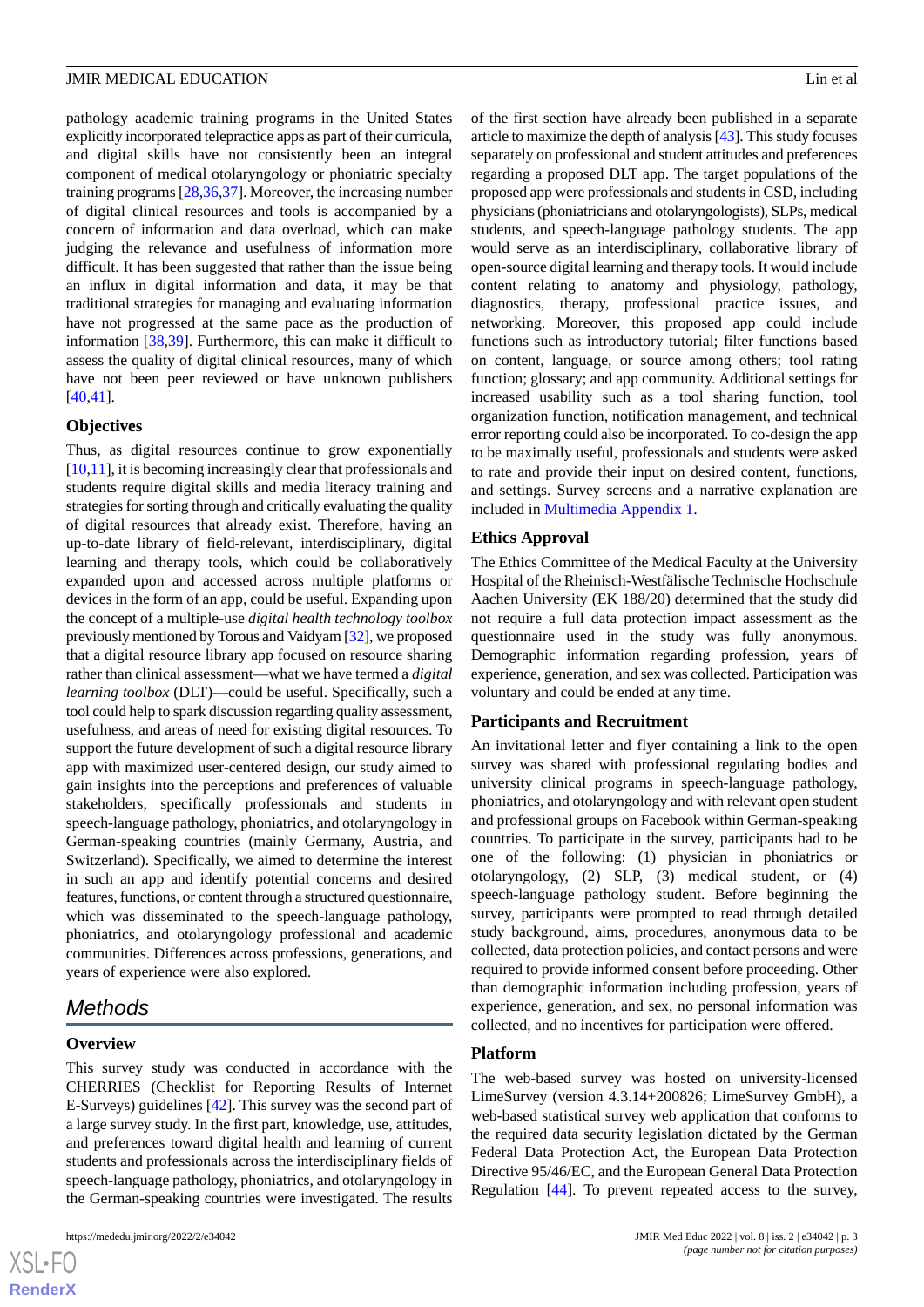unique survey visitors were tracked by cookies as allowed per the participant's browser settings, but no IP addresses were saved. Cookies were set at the start of the survey and were valid for the LimeSurvey default of 365 days.

## **Survey Design and Content**

An interdisciplinary team (the authors) consisting of an SLP (YL), phoniatrician and otolaryngologist (CNR), and instructional designer (ML) developed, pretested, and cross-checked a semistructured anonymous questionnaire to ensure comprehensibility and appropriateness of the survey questions. This second part of the survey contained 15 questions pertaining to sociodemographic information and attitudes and preferences regarding a proposed digital resource library app, which we have termed a DLT. There were 12 screens with 1 to 4 questions displayed per page, including the initial page with participant information on which the participant had to give consent before proceeding. The survey contained the following question types: yes or no questions, multiple-answer questions (with a free-text response option), arrays with Likert scale ratings, and free-text entries. Array questions contained 5 to 10 features or topics, which the participants rated on a 4-point Likert scale (*translated from German:* not important at all, not important, important, and very important and not useful, minimally useful, useful, and very useful). An even-numbered scale was used to avoid central tendency bias. Free-text entries were conditionally displayed based on the preceding yes or no question; they allowed for expansion upon the chosen answer and additional comments. For each question, directions were provided to aid understanding (eg, "multiple answers may be

chosen" and "please rate the following statements"). To ensure common understanding of the purpose of the proposed app, a narrative explanation of the app's purpose and function was provided before any questions were presented. All questions except the free-text entries were mandatory for survey completion and submission. Participants were able to revise their answers using the forward and backward navigation buttons. Surveys were collected from August 2020 to December 2020.

## **Statistical Analysis**

Data from the anonymous surveys were analyzed using SPSS (version 27; IBM Corp) to analyze data in a primarily descriptive manner.

# *Results*

## **Overview**

Of the 213 unique survey visitors, 13 (6.1%) individuals visited the start page containing study information and informed consent but did not start the survey, and 35 (16.4%) individuals started the survey but did not complete it. The participation rate was 93.9% (200/213), and the completion rate was 77.5% (165/213). Only completed questionnaires (optional responses not required) were analyzed. Excluding 0.6% (1/165) of the surveys from a dentistry student, 99.4% (164/165) of the surveys were analyzed. Participant characteristics are summarized in [Table 1](#page-4-0). Generations were defined according to the divisions defined by the Pew Research Center [[45\]](#page-13-16).

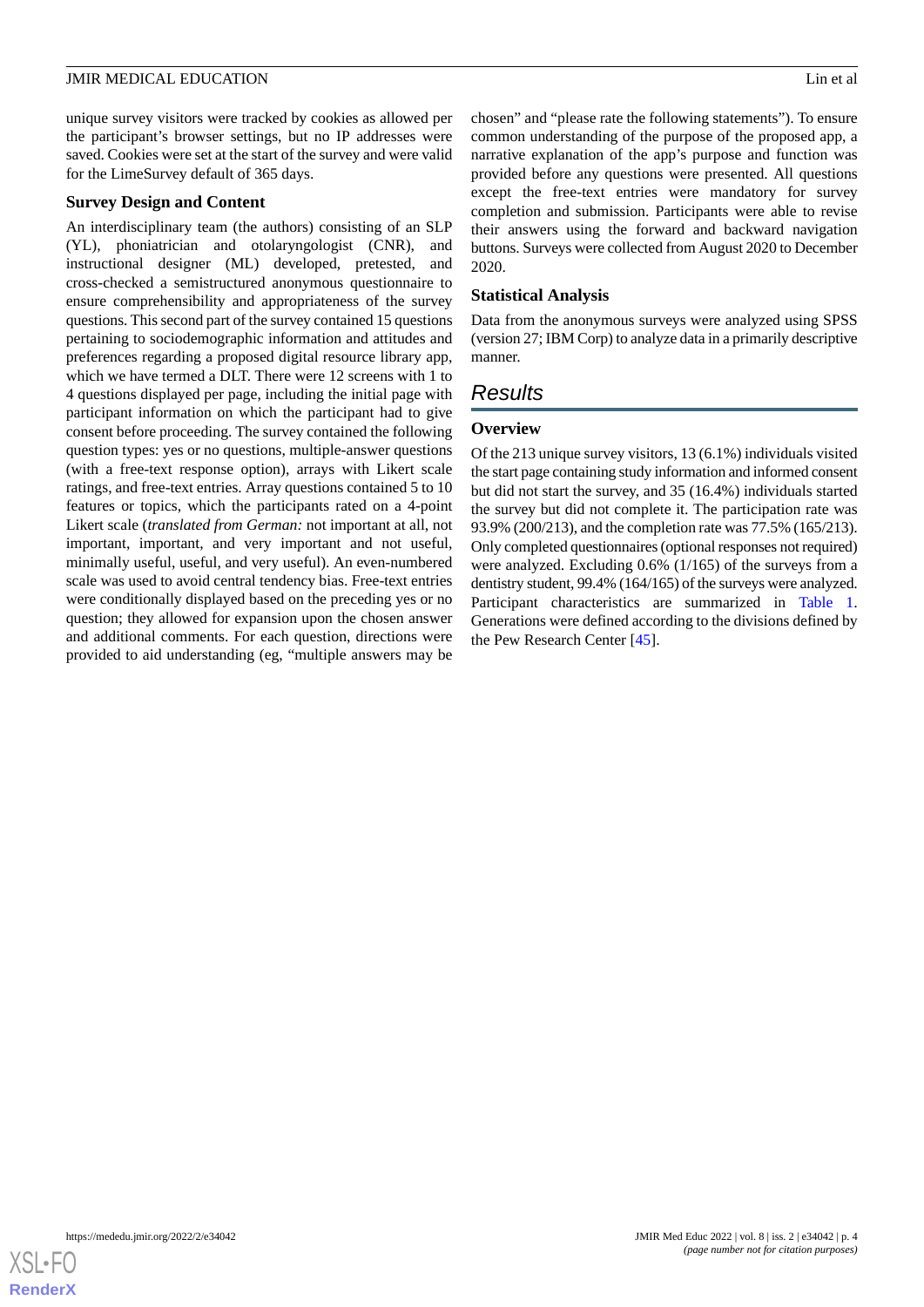<span id="page-4-0"></span>Table 1. Participant characteristics (N=164).

| Characteristics and subtypes                                    | Participants, n (%) |
|-----------------------------------------------------------------|---------------------|
| <b>Sex</b>                                                      |                     |
| Women                                                           | 145 (88.4)          |
| Men                                                             | 19(11.6)            |
| <b>Profession</b>                                               |                     |
| Physician (phoniatrician and ears, nose, and throat specialist) | 32(19.5)            |
| Speech-language pathologist                                     | 69(42.1)            |
| Medical student (German: Humanmedizin Studierende)              | 20(12.2)            |
| Speech-language pathology student                               | 43(26.2)            |
| Generation                                                      |                     |
| Generation Z (1996 and later)                                   | 56(34.1)            |
| Generation Y or Millennials (1980-1995)                         | 62(37.8)            |
| Generation X (1965-1979)                                        | 33(20.1)            |
| Baby Boomer (1946-1964)                                         | 13(7.9)             |
| Professional experience (years)                                 |                     |
| $0^a$                                                           | 60(36.6)            |
| $1-5$                                                           | 38 (23.2)           |
| $6 - 10$                                                        | 15(9.1)             |
| $11 - 15$                                                       | 11(6.7)             |
| $16-20$                                                         | 18(10.9)            |
| >20                                                             | 22(13.4)            |

<sup>a</sup>Still studying.

#### **General Interest in a** *DLT* **App**

Of the 164 included participants, 162 (98.8%) participants expressed that they were open to trialing the proposed DLT app for subjects about CSD. In an optional follow-up response, 6.3% (2/32) physicians who indicated no interest in the proposed app cited concerns regarding app data collection. No significant differences across professions, years of experience, or generations were found. Regarding usefulness, 96.9% (159/164) of the participants reported that they found the proposed app helpful. In an optional follow-up free-response question, 3% (1/32) of the physicians indicated concerns about peer review of resources, and another 3% (1/32) of the physicians expressed that the topics were irrelevant to their current work. No significant differences across professions, generations, or years of experience were observed.

#### **App Functions**

Participants were asked to rate selected app functions on a 4-point Likert scale (1=not useful, 2=minimally useful, 3=useful, and 4=very useful; translated from German). This scale was also used to rate app settings in the next section. Participants were asked to rate the following app functions: introductory tutorial; filter functions based on content, purpose, digital format, language, source, and target audience; tool rating function; glossary; and app community function. A summary of the perceived usefulness of these selected app functions is

[XSL](http://www.w3.org/Style/XSL)•FO **[RenderX](http://www.renderx.com/)**

presented in [Figure 1.](#page-5-0) Regarding the introductory tutorial, of the 164 participants, 89 (54.3%) participants rated the function as very useful, 65 (39.6%) rated it as useful, and 10 (6.1%) rated it as minimally useful. Of the 164 participants, 111 (67.7%) participants rated a filter function based on content or topic (eg, anatomy and specific disorder category) as very useful, 52 (31.7%) ranked it as useful, and 1 (0.6%) participant ranked it as minimally useful. Similarly, most participants found a filter function based on the purpose or focus of a digital tool (eg, general disorder overview and clinical measurement) as very useful (87/164, 53%) and useful (70/164, 42.7%), whereas 4.3% (7/164) of the participants rated the function to be minimally useful. Among the 164 participants, a filter function based on digital format was rated as very useful by 43 (26.2%) participants, useful by 88 (53.7%), minimally useful by 32 (19.5%), and not useful by 7 (4.3%) participants. Of the 164 participants, a filter function based on language was rated as very useful by 78 (47.6%) participants, useful by 79 (48.2%), and minimally useful by 7 (4.3%) participants. Of the 164 participants, 50 (30.5%) participants found a filter based on source (eg, digital tool created from a university vs commercial or industry) to be very useful, 83 (50.6%) found it to be useful, 28 (17.1%) found it to be minimally useful, and 3 (1.8%) participants found it to be not useful. Among the 164 participants, a filter function based on target audience (eg, students vs professionals) was rated as very useful by 65 (39.6%) participants to be very useful, useful by 75 (45.7%), minimally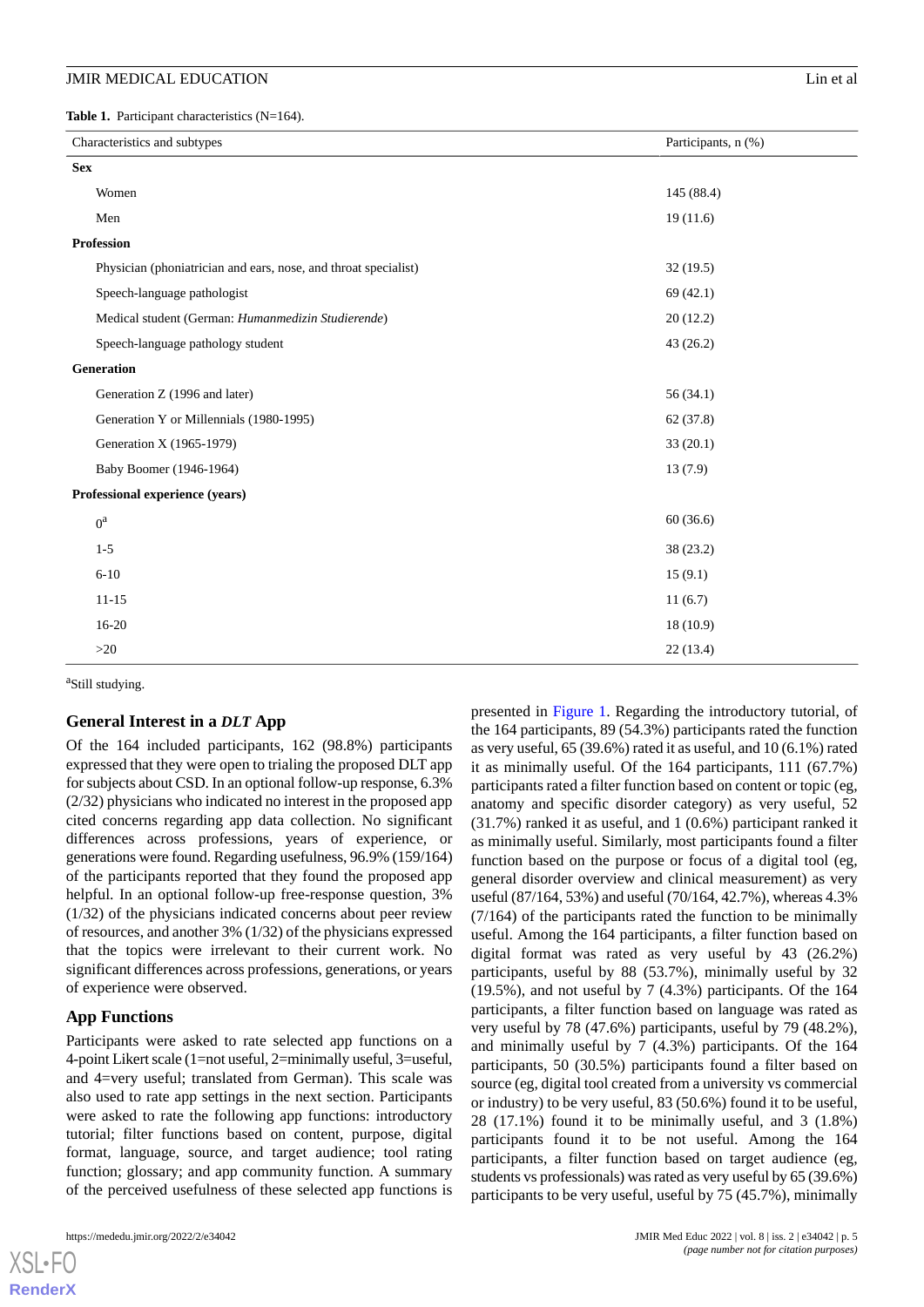useful by 21 (12.8%), and not useful by 3 (1.8%) participants. Interestingly, although most participants found the option to rate tools as very useful (34/164, 20.7%) or useful (89/164, 54.3%), approximately one-fourth of the participants rated this as minimally (39/164, 23.8%) or not useful (2/164, 1.2%). Regarding the glossary function with digital learning and digital health terminology, of the 164 participants, 72 (43.9%) participants rated the function as very useful, 73 (44.5%) rated it as useful, 18 (10.9%) rated it as minimally useful, and 1 (0.6%) participant rated it as not useful. Finally, when rating the usefulness of an app community function, opinions varied greatly. Among the 164 participants, 27 (16.5%) participants rated the function as very useful, 67 (40.9%) rated it as useful, 61 (37.2%) rated it as minimally useful, and 9 (5.5%) rated it as not useful. Significant differences across professions were found regarding preference for an app community  $(H_3=9.785)$ ; *P*=.02), specifically between physicians and medical students and between medical students and speech-language pathology students; however, pairwise comparisons were no longer significant when Bonferroni correction was applied.

When asked to provide additional desired functions in an optional free-response follow-up question, participants cited the challenges associated with specific functions and several interesting suggestions. An SLP cited a preference for text tutorials as they felt that video tutorials did not allow sufficient time for processing keywords or skipping irrelevant material. Additional functions suggested by SLPs included the incorporation of newsfeed feature, filter function based on complexity, text-to-speech function, examples of use, individualization options in settings, frequently asked questions (FAQs) function, and the ability to save certain content. Some of these features were presented in the question regarding app setting functions (eg, newsfeed feature and personalization options). Speech-language pathology students additionally suggested the option to track learning progress and link similar content to help with standardization or validation of certain digital tools. A physician also suggested the incorporation of audio or visual aids (eg, text-to-speech and larger font options) for students or professionals who need such supports.

<span id="page-5-0"></span>Figure 1. Perceived usefulness of selected app functions.



## **App Settings**

Participants rated the app settings in terms of their perceived usefulness. Participants were specifically asked to rate the following app settings: option to share tools, option to organize tools into folders, username and password login, notifications for updates, and setting for reporting technical difficulties. A summary of the perceived usefulness of these app settings is shown in [Figure 2.](#page-6-0) Regarding the option to share digital tools via social media links (eg, through email, WhatsApp, and Facebook), of the 164 participants, 49 (29.9%) participants rated such a function as very useful, 95 (57.9%) rated it as useful, 16 (9.8%) rated it as minimally useful, and 4 (2.4%) participants rated it as not useful. Of the 164 participants, 83 (50.6%) participants rated the settings option to organize and save tools

[XSL](http://www.w3.org/Style/XSL)•FO **[RenderX](http://www.renderx.com/)**

into personalized categories and folders as very useful, 75 (45.7%) rated it as useful, 5 (3%) rated it as minimally useful, and 1 (0.6%) participant rated it as not useful. Regarding the incorporation of a username and password function, of the 164 participants, 80 (48.8%) participants found the setting to be very useful, 58 (35.4%) found it to be useful, 22 (13.4%) found it to be minimally useful, and 4 (2.4%) found it to be not useful. Significant differences were found across professional groups  $(H_3=8.006; P=.046)$  regarding the username and password function; specifically, SLPs demonstrated greater preference for such a setting than their speech-language pathology student counterparts (*P*=.045) when Bonferroni correction was applied. Similarly, significant differences were found across generations  $(H_3=9.309; P=.03)$ , with Generation Z demonstrating significantly high distribution of opinions (*P*=.04), whereas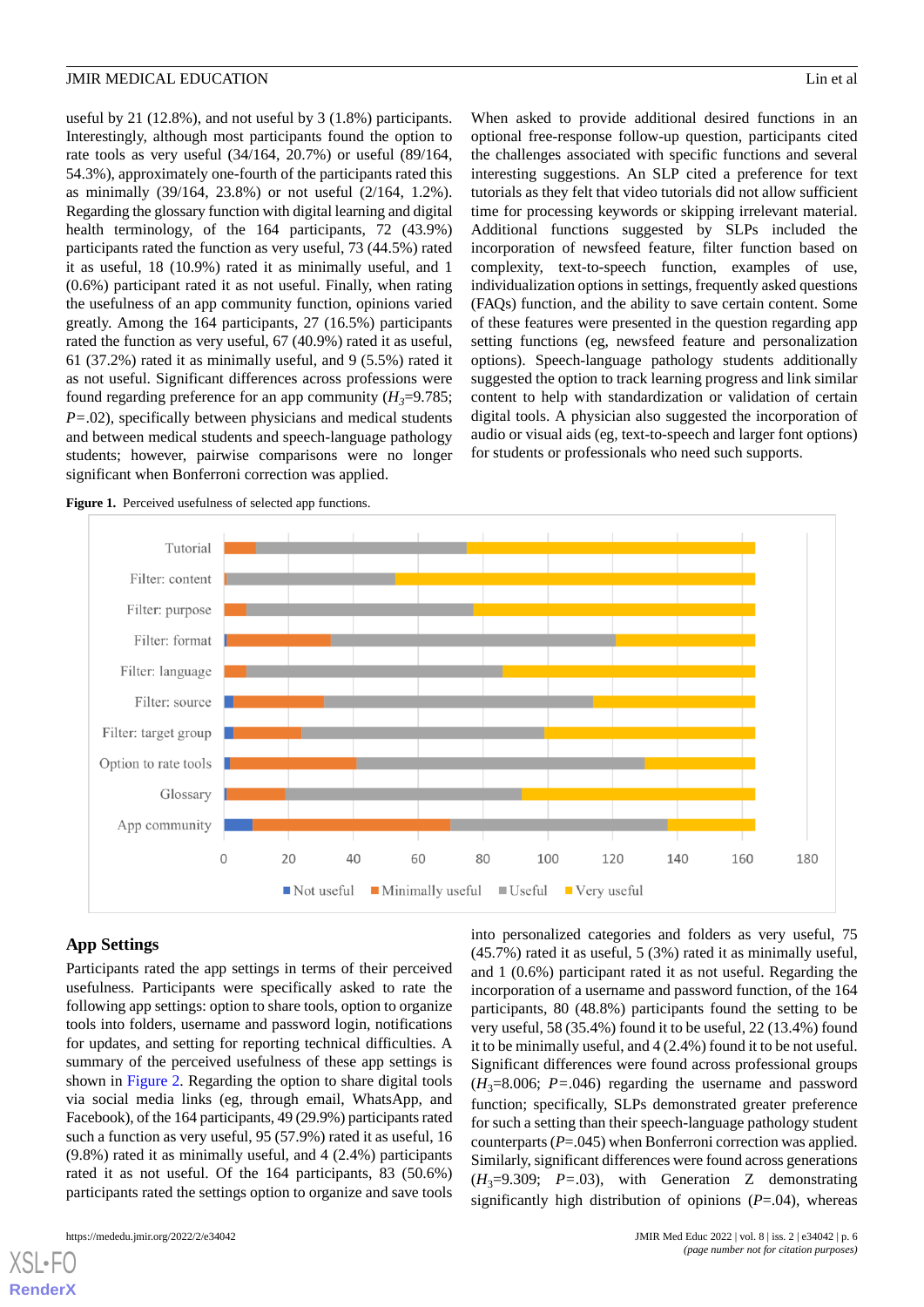Generation X primarily preferred a username and password function. Regarding a setting for receiving notifications for updates or the addition of new digital tools to the app library, of the 164 participants, 31 (18.9%) participants rated it as very useful, most participants (n=99, 60.4%) found it to be useful, 29 (17.7%) found it to be minimally useful, and 5 (3%) participants found it to be not useful. Of the 164 participants, most participants also agreed that a setting for reporting technical issues would be very useful (n=92, 56.1%) or useful  $(n=68, 41.5\%)$ , whereas  $4(2.4\%)$  participants found it to be minimally useful. Significant differences were found across generations ( $H_3$ =9.309;  $P$ =.02); however, these findings were

no longer significant for pairwise comparisons when Bonferroni correction was applied.

When asked to provide additional desired functions in an optional free-response follow-up question, only SLPs and speech-language pathology students made additional comments. SLPs again emphasized the desire for a text-to-speech function and an FAQs section, whereas speech-language pathology students additionally suggested the option for data extraction to or synchronization with Microsoft Office or commonly used programs and the option to synchronize personalized digital libraries across multiple devices.



## <span id="page-6-0"></span>**Figure 2.** Perceived usefulness of selected setting functions.

# **Content Areas**

Participants were asked to rate the perceived importance of various clinical and professional subjects on a 4-point Likert scale (1=not important at all, 2=not important, 3=important, and 4=very important). Participants were asked to rate the importance of the following content areas: anatomy and physiology, pathology, diagnostics, therapy, professional practice issues, and professional networking. A summary of the perceived importance of the selected clinical content areas is presented in [Figure 3](#page-7-0). Of the 164 participants, 75 (45.7%) participants found anatomy and physiology to be very important, 74 (45.1%) found them to be important, 14 (8.5%) found them to be not important, and 1 (0.6%) found them to be not important at all. Of the 164 participants, most participants rated the content area of pathology as very important (n=68, 41.5%) or important  $(n=83, 50.6\%)$ , whereas 13 (7.9%) participants found it to be not important. All except 1 participant found the subject of diagnostics to be either very important (123/164, 75%) or important (40/164, 24.4%), with significant difference across

professional groups  $(H_3=9.098; P=.03)$ , specifically with greater variance in perceived importance of diagnostic topics among physicians than among SLPs (*P*=.02). All participants agreed that therapy was either a very important (142/164, 86.6%) or important content area (40/164, 24.4%); however, interestingly, significant differences were found across professional groups regarding perceived level of importance  $(H_3=21.236; P<.001)$ . In particular, physicians demonstrated significantly great variance regarding the perceived level of importance for topics related to therapy, whereas SLPs almost unanimously rated therapy as a very important content area  $(P=.02)$ . Of the 164 participants, 66 (40.2%) participants rated professional issues as very important, 71 (43.3%) rated them as important, and 27 (16.5%) participants rated them as not important. Regarding the content area of professional networks, of the 164 participants, 52 (31.7%) participants perceived it to be very important, 88 (53.7%) perceived it to be important, 22 (13.4%) perceived it to be not important, and 2 (1.2%) participants perceived it to be not important at all.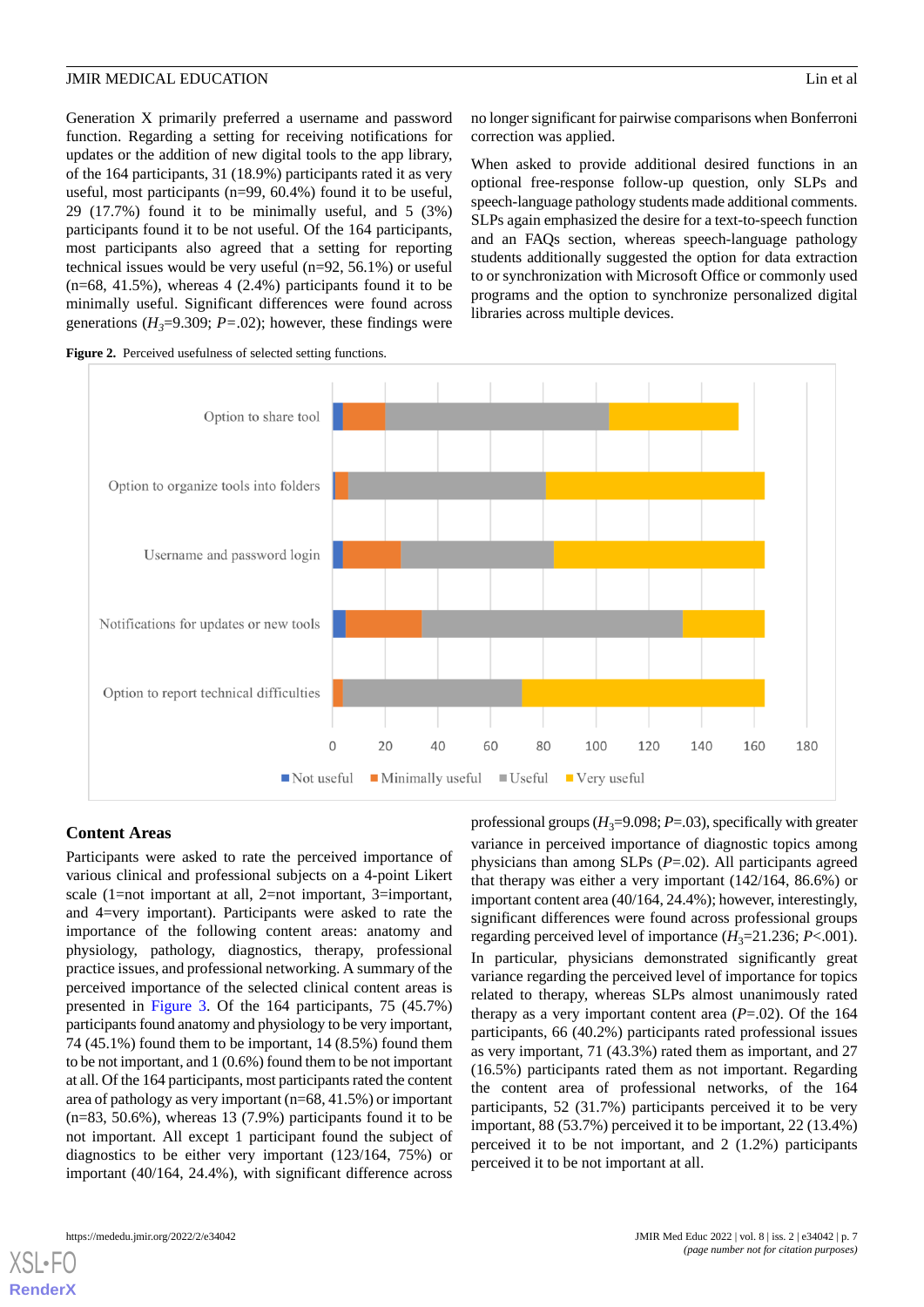<span id="page-7-0"></span>Figure 3. Perceived importance of selected clinical content areas.



## **App Concerns**

To gain insight into participants' opinions regarding challenges or concerns regarding the proposed app, participants were asked to choose from suggested concerns and were also given the option of a free-response textbox to express their opinions. Although of the 164 participants, 53 (32.3%) participants indicated that they had no concerns at all, most (n=111, 67.7%) participants expressed concerns. Specifically, of the 164 participants, 69 (42.1%) participants expressed concerns about technical difficulties, 67 (40.9%) expressed concerns about data privacy and protection, and 13 (7.9%) participants expressed that they doubted the usefulness of such a proposed app. No significant differences across professions, generations, or years of experience were observed.

In the optional free-response textbox, SLPs expressed concerns regarding quality, the possibility of data overflow, and the need for keeping the app consistently updated. Speech-language pathology students indicated concerns regarding potential difficulties in knowing how to use all the app functions, the quality of the tools included in the library, and how digital tool ratings would be managed. In addition, physicians mentioned concerns about the long-term applicability of some of the tools included in the app library and the potential for limited exchange among users of the app. Notably, 2.4% (4/164) of the participants mentioned confusion and limited understanding of the proposed app and wanted to see a prototype to aid their evaluation.

# *Discussion*

## **Overview**

[XSL](http://www.w3.org/Style/XSL)•FO **[RenderX](http://www.renderx.com/)**

In this study, participants indicated readiness to trial a DLT app and reported desired functions that would increase utility and

ability to share resources and help with knowledge management; they also reported concerns regarding technical barriers, data protection, quality, and sustainability.

Given the exponentially increasing number of digital resources that generates tremendous cognitive load, solutions for better management and evaluation of the vast amounts of incoming digital information are urgently needed. For professionals, lack of time and skills for effective searching has been previously shown to hamper effective integration of information into workflow and clinical practice. Moreover, speed of information access has been shown to take precedence over the quality of information, indicating a problematic lack of prioritization of evidence-based practice in the face of digital information overload [[46](#page-13-17)[-48](#page-13-18)]. For students, it has been demonstrated that providing access to information at the point of need promotes learner-centric knowledge and skill building, which is further facilitated through time management and access to resources other than those offered by their academic institutions [[2](#page-11-2)[,3,](#page-12-0)[49](#page-13-19)[,50](#page-13-20)]. Thus, to improve accessibility, quality, and manageability of digital resources and tools, this survey study sought to investigate the potential usefulness and desired features of a proposed collaborative library of digital tools and resources—a DLT app for CSD.

#### **General Interest in DLT App**

The fact that most participants (162/164, 98.8%) indicated interest in trialing the proposed app is encouraging and demonstrates a readiness to engage in digital health topics, as seen in other studies with clinical professionals and students [[6](#page-12-2)[,11](#page-12-6),[23,](#page-12-19)[34\]](#page-13-6). For the few participants who did not indicate interest in the app, their concerns of data collection are not unfounded. Given that many health apps are free and paid for, often using personal data for personalized advertisement and marketing, such fears are understandable [\[51](#page-13-21)]; however, it was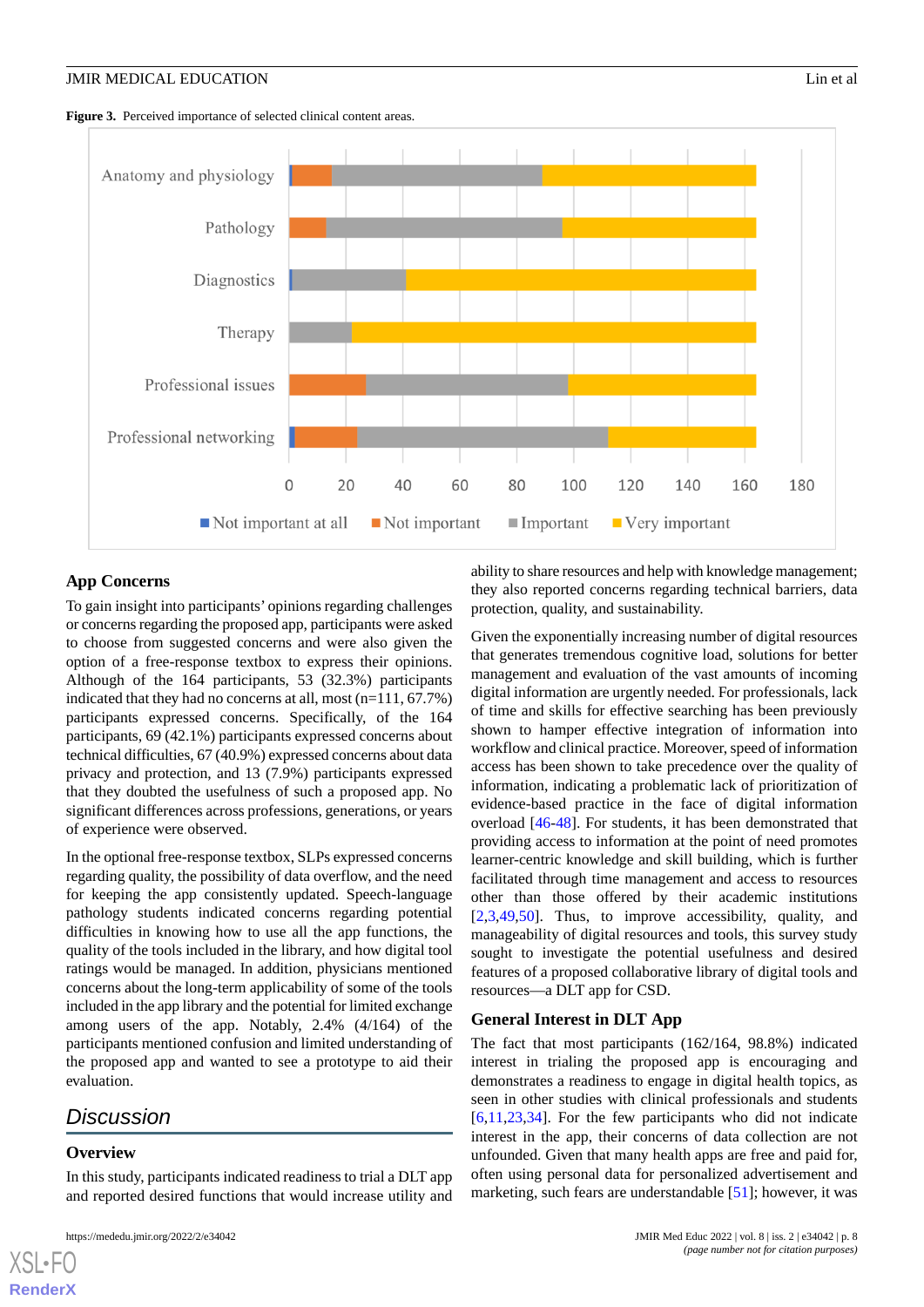not the intention of the proposed app to be used for any commercial purposes. Importantly, a participant indicated feeling that digital resources were not relevant to their current work. Such comments demonstrate that although most professionals and students may be open to digital developments, the degree of digitalization and acceptance varies. Moreover, there is a critical need for explicit digital skills and digital health education—both at the level of academic training and continuing professional development.

## **App Functions**

Regarding app functions, features (introductory tutorial, app rating function, glossary, and app community) and specific filter functions (based on content or topic, purpose, digital format, language, source, and target audience) were investigated. Given that introductory tutorials have been demonstrated to greatly increase the usability of an app, it is unsurprising that most survey participants rated this feature as very useful (89/164, 54.3%) or useful (65/164, 39.6%) [[52\]](#page-13-22). However, notably, in an optional free-response follow-up, a participant mentioned the format of introductory tutorials, specifically pointing to the challenge of insufficient time for processing and understanding, given the increasing shift to video-based as opposed to only text-based tutorials. This aligns with previous literature demonstrating that although video-based tutorials often provided rich visual input and support, text-based introductory materials required less mental effort to comprehend and thus had an efficiency advantage [\[53](#page-14-0)]. Thus, although video tutorials organized by functions or settings could be useful for visual input, extraneous redundant processing could be reduced by eliminating unnecessary onscreen text, simple visuals, and the option to pause or skip sections [\[54](#page-14-1)].

Regarding tool or resource rating, it was notable that approximately one-fourth of the participants perceived the function to be minimally useful (39/164, 23.8%) or not useful (2/164, 1.2%). Considering the dire need for more quality assessment or peer-review processes for the increasing number of digital resources that continue to be unevaluated, it is interesting that high perceived importance was not found. Although it would be necessary to systematically explore and design the details of such an evaluation or rating function (eg, star ratings, commentaries, and standardized or nonstandardized scale ratings) for such a proposed app with experts, it has been suggested that formalized or standardized checklists, such as the Mobile App Rating Scale or the Interactive Mobile App Review Toolkit, could be used to improve quality assessment [[55](#page-14-2)[,56](#page-14-3)]. Systematically, well-designed review criteria could help professionals and students to have more tangible means of quickly attaining information regarding a digital tool's evidence base, usefulness, problems, and costs among other factors [[56\]](#page-14-3). However, in the long run, it will be important for professional regulating bodies to take a large part in regulating and promoting such review criteria to foster greater standardization of evaluation criteria [\[40](#page-13-11),[56\]](#page-14-3).

Regarding glossary function, which defines common digital learning and digital health terminology, most participants rated the function as very useful (72/164, 43.9%) or useful (73/164, 44.5%). As demonstrated by the previously reported lack of

confidence in digital health concepts, such a function could serve as an essential foundational reference and also be flexibly modified and adjusted as digitalization continues to advance [[28,](#page-12-18)[33-](#page-13-4)[37\]](#page-13-8). Glossaries are crucial for building a basic common, agreed-upon understanding of specific concepts—which is critical in the ever-evolving digital environment, where new definitions and concepts are frequently emerging and must be adaptively adjusted [[57\]](#page-14-4).

Consistent with previous studies, overall, medical students showed more positive views toward an app community [\[28](#page-12-18),[58\]](#page-14-5), and in this study more so than their professional counterparts, which, to the best of our knowledge, has not been previously reported. Such web-based learning environments could provide a space for problem solving and developing an interprofessional, collaborative community of team-based practice early in students' academic and clinical careers [[59\]](#page-14-6). For clinical educators, it has been suggested that digital communities in the form of *web-based communities of practice* could also serve as a valuable resource to exchange insights, build professional relationships, foster innovation, and generate successful scholarship of teaching and learning [\[59](#page-14-6)]. Moreover, such communities could additionally help to increase user engagement, thereby potentially helping to keep shared information and digital tools up-to-date and serving as a discussion platform for future app improvements. Nevertheless, there are reservations about the benefit of such a function, given that more than one-third of the study participants negatively rated the usefulness of an app community. Although it could be that participants simply prefer to engage in professional exchange elsewhere (eg, social media and existing platforms such as ResearchGate) [\[60](#page-14-7),[61\]](#page-14-8), there is evidence that professionals and students are strategic and selective in their use of information-communication technology based on their perception of the extent to which certain tools will meet their operational needs, regardless of their level of digital skills [[62,](#page-14-9)[63\]](#page-14-10). Therefore, investigating the reasons or motivations for perceived utility in future studies would be insightful. In a web-based environment where the establishment of collegiality may be more difficult owing to limited direct social interaction, research has also demonstrated that supportive organizational culture, respect for cultural dimensions of exchange and intellectual insights, presence of personal knowledge–based trust, and availability of adequate exchange tools best foster openness to collaborative knowledge sharing and generation [[62,](#page-14-9)[64\]](#page-14-11). Moving forward, rigorous research into methods to craft such *intellectually safe* and connected web-based spaces most effectively will be critical.

Filter functions were also suggested to help facilitate the targeted identification of relevant tools. As previously mentioned, it has been suggested that the issue of information overload in our digital age may mostly be related to the ability of individuals to concretely use information at their disposal, which can be enhanced through information filters [[38,](#page-13-9)[39](#page-13-10)]. Although information filters based on content or topic (163/164, 99.4%), purpose (157/164, 95.7%), language (157/164, 95.7%), and target audience (140/164, 85.4%) were relatively common and agreed upon to be useful or very useful by most participants, filters for digital format type were considered to be minimally

 $XS$ -FO **[RenderX](http://www.renderx.com/)**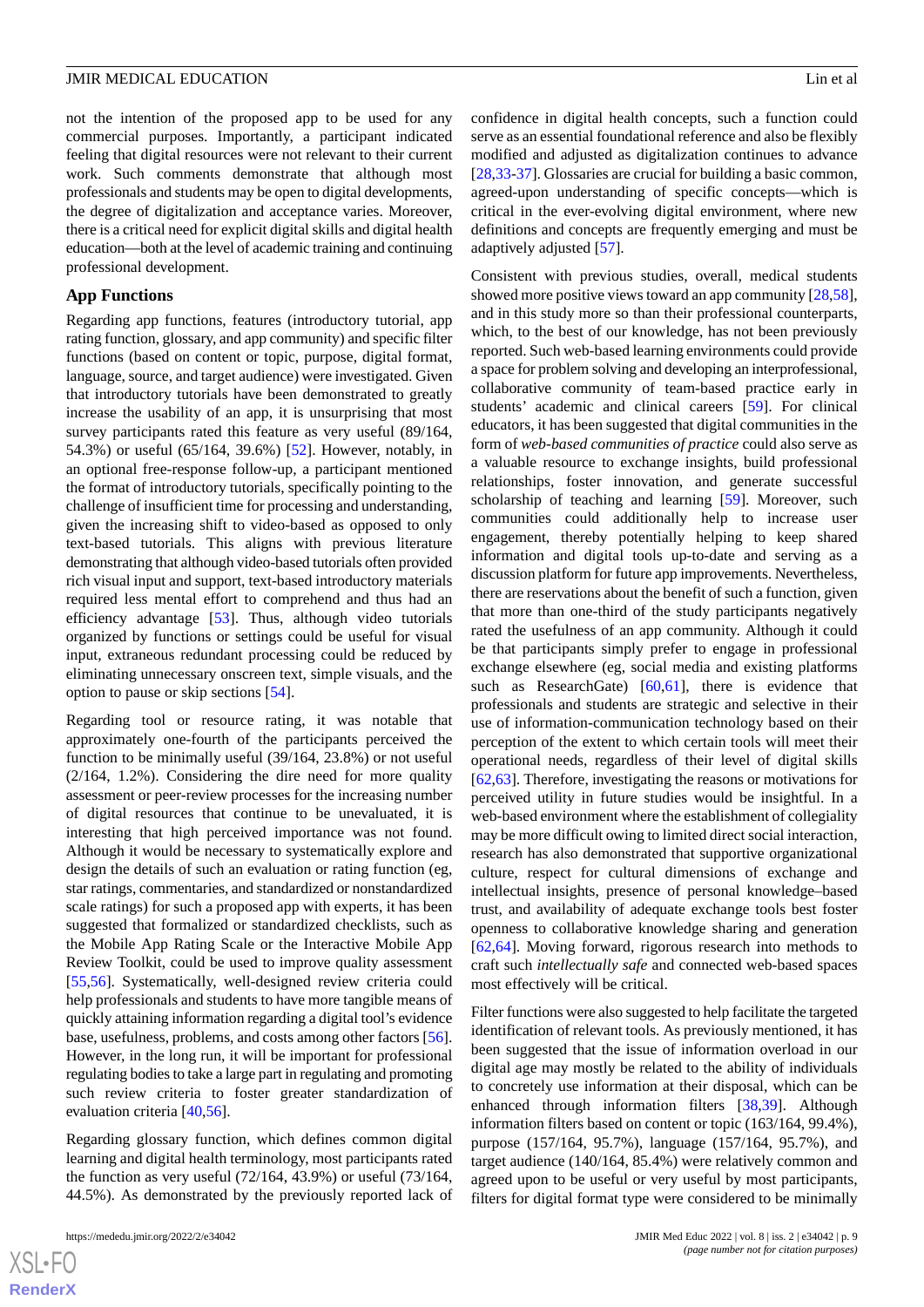useful by 19.5% (32/164) or not useful by 4.3% (7/164) of the participants. This could be explained by the fact that clinical professionals and students may be more concerned with the content and value of the information itself as opposed to the format in which it is presented. Although incorporation of digital format type as a filter could be useful for identifying information that can be compatibly incorporated into academic or research presentations or even patient's devices, it appears that basic knowledge of digital formats and digital literacy skills continues to be questionable and limited among clinical professionals and students, which again calls for the purposeful integration of health care–relevant digital skills training in academic and continuing education [\[33](#page-13-4)[,65](#page-14-12)[,66](#page-14-13)]. On the other hand, the source of a digital resource (eg, created by an academic institution or for commercial purposes), was considered to be very useful (50/164, 30.5%) or useful (83/164, 50.6%) by most participants. Given the currently low barrier for entering the app market, an increasing number of medical or clinical apps or digital resources are being developed by individuals or companies outside the health care sector. Although some have engaged expert opinion, others have not and often do not have the clinical insights to ensure the scientific or clinical quality of the resource, unlike academic institutions where quality evaluation of evidence base may be easier to ensure; however, they may not always be effective [\[67](#page-14-14),[68\]](#page-14-15). Here, it is also useful to mention that under current entrepreneurial models, the creation of *minimum viable products* including for medical apps or digital tools are introduced to the market with the intention of gradual improvement based on user feedback over time. This means that immature or nonoptimized resources, whether for patient or educational use, are being used when their quality or efficacy has not yet been established [\[69](#page-14-16)]. This highlights a great challenge of understanding how to shift strategies for evidence-based practices in the context of rapid digital progression—although a filter function based on source will not help to tackle this complex question, it may serve as a first step to encourage professionals and students to be more critical of the resources they choose to use.

#### **App Settings**

App setting options were explored to determine personalization functions that could help to enhance the usability of the proposed app. Consistent with findings that suggest that students and clinical professionals are open to and use social media for academic and clinical purposes, most participants (144/164, 87.8%) positively rated the option to share tools via social media [[12](#page-12-7)[,70](#page-14-17),[71\]](#page-14-18). Importantly, although it has been demonstrated that the use of social media for the sharing of clinical information can be helpful for quick and easy dissemination, it is notable that social networks serve as information filters that may rather highlight digital resources of personal popularity as opposed to true clinical evidence base and quality [[38\]](#page-13-9). Moreover, social media as a digital means of clinical learning has demonstrated questionable educational value and unclear evidence regarding its effect on learning and performance outcomes [\[70](#page-14-17),[71\]](#page-14-18).

Regarding personalization functions, an overwhelming majority of the survey participants positively rated the option to organize and save tools into folders. Such a function could serve as an additional layer of information filtering and support the

encoding, organization, and synthesis of data as professionals and students try to understand the digital resources and tools that they find more relevant [[54\]](#page-14-1). Therefore, it was encouraging to see the suggestion by several individuals for the option for linking similar content and for extraction to commonly used programs such as Microsoft Office. The suggestion of compatibility options across multiple devices further supported clinicians' and students' desires for easy accessibility, which could potentially increase the uptake of the proposed app. As previously demonstrated, technical software issues including those associated with nontransferability and noncompatibility across different mobile devices were barriers to learning efficacy; individuals were more likely to implement solutions that increased accessibility [\[5](#page-12-20)]. The additional suggestion of audiovisual aids (eg, text-to-speech and larger font options) for users with specific needs perhaps reflects the field's general focus on disability supports, given the clinical populations that are typically affected by communication disorders [\[72](#page-14-19)].

Regarding personalization of functions and features, the suggestion of a username and password function—which would likely be needed to save such settings—was met with significant variance across professional groups and generations. Specifically, SLPs indicated greater preference in comparison with their speech-language pathology student counterparts, as did Generation X in comparison with Generation Z. Regarding generational differences, although it is particularly difficult to delineate why professional group differences were found among SLPs and speech-language pathology students, it has been previously found that middle-aged individuals (aged 45-60 years, belonging to Generation X) had more negative views regarding data disclosure than their younger counterparts (aged 19-24 years, belonging to Generation Z) and may thus demonstrate greater preference toward password protections [[73\]](#page-14-20).

Most participants (130/164, 79.3%) also positively rated notifications for updates and new digital resources and the setting for reporting technical issues. Importantly, notifications, which were also requested by a survey participant in the form of *newsfeed* feature, have been associated with both benefits and drawbacks. Although notifications could help to keep users up-to-date and readily informed, they can be disruptive or further contribute to information overload [\[74](#page-14-21)]. Thus, it is important to design setting functions that allow the user to manage or turn off push notifications or to incorporate updates as a newsfeed feature only. Furthermore, the incorporation of a function for reporting technical difficulties has been identified as a critical criterion for app development, maintenance, and improvement [[75\]](#page-14-22).

#### **Content Areas**

It has been suggested that solutions for information overload can involve, among technological solutions and improved digital literacy, the creation or adaptation of specific content [[38\]](#page-13-9). Subject-focused materials have been demonstrated to improve timely access to relevant material, which in turn can benefit the storage and retrieval of learned information [[76\]](#page-14-23). Thus, perceptions about specific content filters were also explored. The foundational content areas of anatomy and physiology and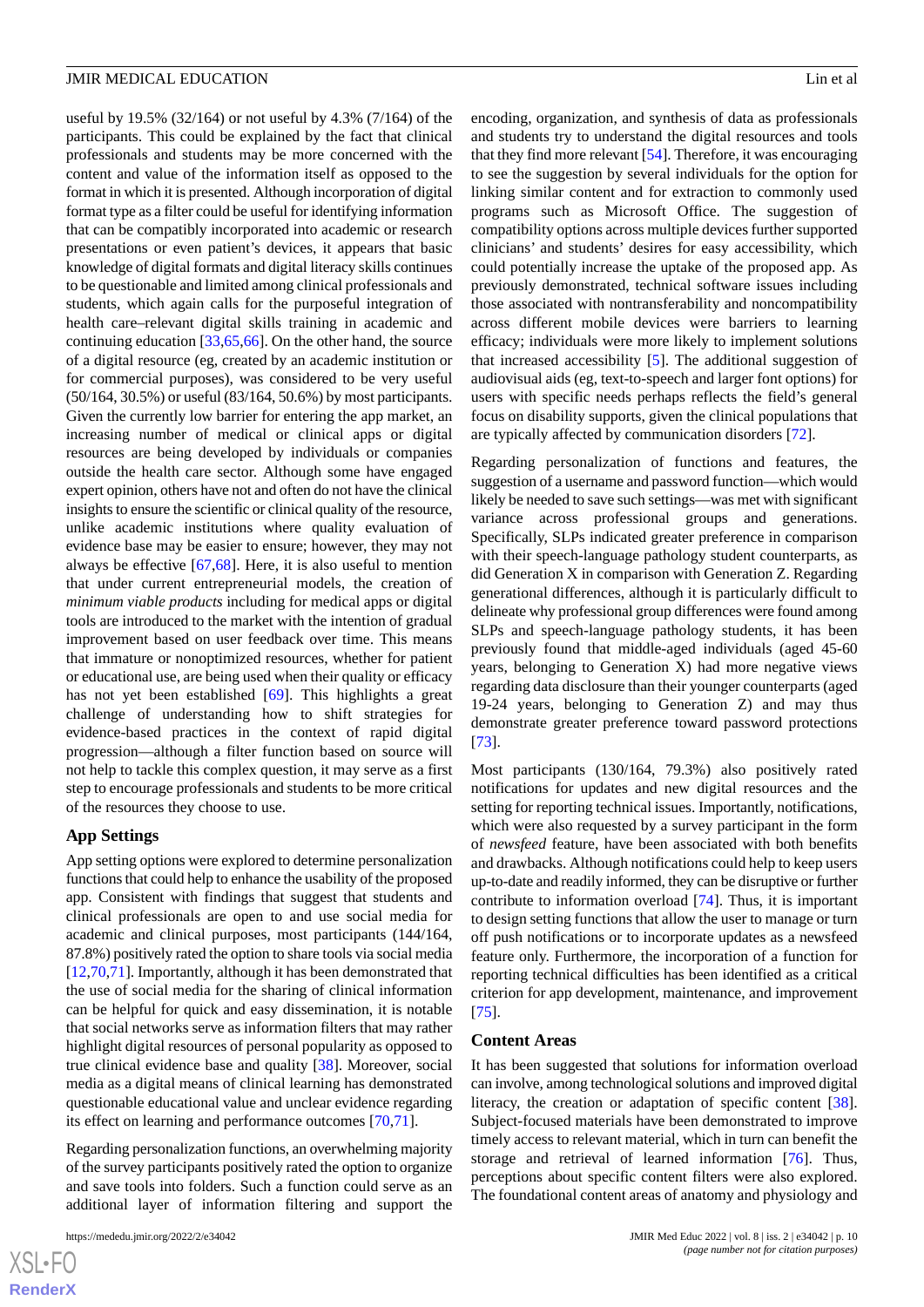pathology were rated by most participants to be useful, regardless of their profession, generation, or years of experience. However, physicians demonstrated significantly greater variance in the perceived importance of diagnostics and therapy than their speech-language pathology counterparts, who provided overwhelmingly positive ratings for both topics. Although it is more difficult to explain the significant differences observed in terms of perceived importance of diagnostic content (clinical responsibilities that fall within both physicians' and SLPs' responsibilities, although different in specific scope), differences in the perceived importance of therapy content can potentially be explained by the fact that SLPs take a large part in therapy in their scope of practice [\[77](#page-14-24)]. Furthermore, although professional issues and networking may more directly affect working clinical professionals, this study found no significant differences in the perceived importance of such topics among participants across professional groups, generations, or years of experience. This is promising as it suggests that students also value the professional skills and networks that will be crucial to their future work. However, importantly, evidence suggests that such perceived value may not necessarily translate to effective practice without appropriate guidance or explicit teaching [\[78](#page-14-25)].

## **App Concerns**

It is well reported that there are clinical professional and student concerns about the quality of digital resources for both patient and academic purposes [[40,](#page-13-11)[79](#page-15-0)[,80](#page-15-1)]. Thus, the concerns of the survey participants were investigated to better understand how to craft more effective future solutions. Although approximately one-third of the participants (53/164, 32.3%) reported no concerns with the suggested app at all, most participants (111/164, 67.7%) highlighted concerns about technical difficulties, data privacy and protection, and utility of the suggested app and several self-reported concerns in the optional free-response follow-up question. Technical difficulties can potentially be addressed through the proposed introductory tutorial, technical difficulty reporting function, or even the participant-suggested FAQs section, which can be a basic troubleshooting page. Data privacy concerns are well reported among health-related apps and digital tools, especially considering the vast amounts of sensitive health-related and personal information that can be collected through such means [[81\]](#page-15-2). Although it was not the intention of the proposed app—which serves as a reference tool as opposed to an app for medical purposes or diagnostics—to collect any personal data other than potential username and password information for app personalization, this concern highlights the importance of ensuring that all apps and digital resource strictly align with current legal frameworks (eg, General Data Protection Regulation) to protect sensitive personal or medical data [\[82,](#page-15-3)[83\]](#page-15-4). In addition, it is useful to mention that the concern of reduced exchange and interaction could be addressed through the incorporation of the suggested app community function; however, this would inevitably increase the amount of personal data that would need to be saved or anonymous aliases could be used. Nevertheless, it is worth re-emphasizing that the primary purpose of the proposed app was first and foremost to

serve as a collaborative digital library of digital resources for CSD.

Another concern that necessitates further discussion is the need for consistent updates and app maintenance. Lack of app maintenance is reportedly a major reason for the failure of many apps [[84\]](#page-15-5). Thus, to help facilitate the viability of the proposed digital library and reference app, it could be useful to include the option to suggest tools as a part of a collaborative effort to keep the included digital resources and tools up-to-date. It has also been previously suggested that a *curated app repository* that includes apps meeting minimum standards could be managed through *risk-based app triage*, which could be partially automated based on criteria such as the previously mentioned quality checklists (eg, Mobile App Rating Scale and Interactive Mobile App Review Toolkit). Thresholds can be set for determining when apps pose low risk and can undergo a more automated evaluation process, whereas other aspects could be more thoroughly and manually evaluated [[40\]](#page-13-11). Such a system can potentially be applied to the proposed digital tool library that includes resources beyond just mobile apps. Furthermore, as mentioned by a survey participant, it is also important to consider the long-term relevance of digital resources or when a resource should be rendered obsolete. As mentioned previously, in the current age of continuously incoming data, the management of such information requires constant strategizing. Resources can quickly become irrelevant and, for reasons of limited data storage capacity, would have to be removed. To address this challenge, digital resources and tools can similarly undergo the previously mentioned triage process, with a shifted focus toward the timeliness and relevance of the digital resource.

#### **Limitations**

Although this study has demonstrated promising interest in the proposed digital reference app for CSD professionals and students, it must be considered with its limitations in mind. First, this study investigated perceptions toward a proposed app based on a narrative description. Although only 2.4% (4/164) of the participants indicated difficulty in understanding the intentions of the app as no prototype was offered as an objective reference, their understanding of the proposed app could have varied and informed their reported perceptions. The decision to implement a questionnaire before the prototype was made in light of previous literature citing lack of knowledge of users' demands and expectations as a key reason for prototype failure [[84,](#page-15-5)[85\]](#page-15-6). Thus, we deliberately chose to implement a co-design approach in which stakeholder insights were incorporated from the forefront to determine whether such a digital app would be desirable and inquired into need areas and preferences that could be used to ideally support more sustainable future development [[86,](#page-15-7)[87\]](#page-15-8). Regarding external validity, it is important to emphasize that the study was conducted in German-speaking countries only, and thus, perceptions and attitudes may likely differ from other cultural or geographical contexts. However, given the global reach of digitalization and the rather comprehensive nature of the proposed digital library reference app, the study findings could help to highlight common or global trends and useful resources across the field of CSD internationally. It is also useful to mention that, as an open survey, a convenience

 $XS$ -FO **[RenderX](http://www.renderx.com/)**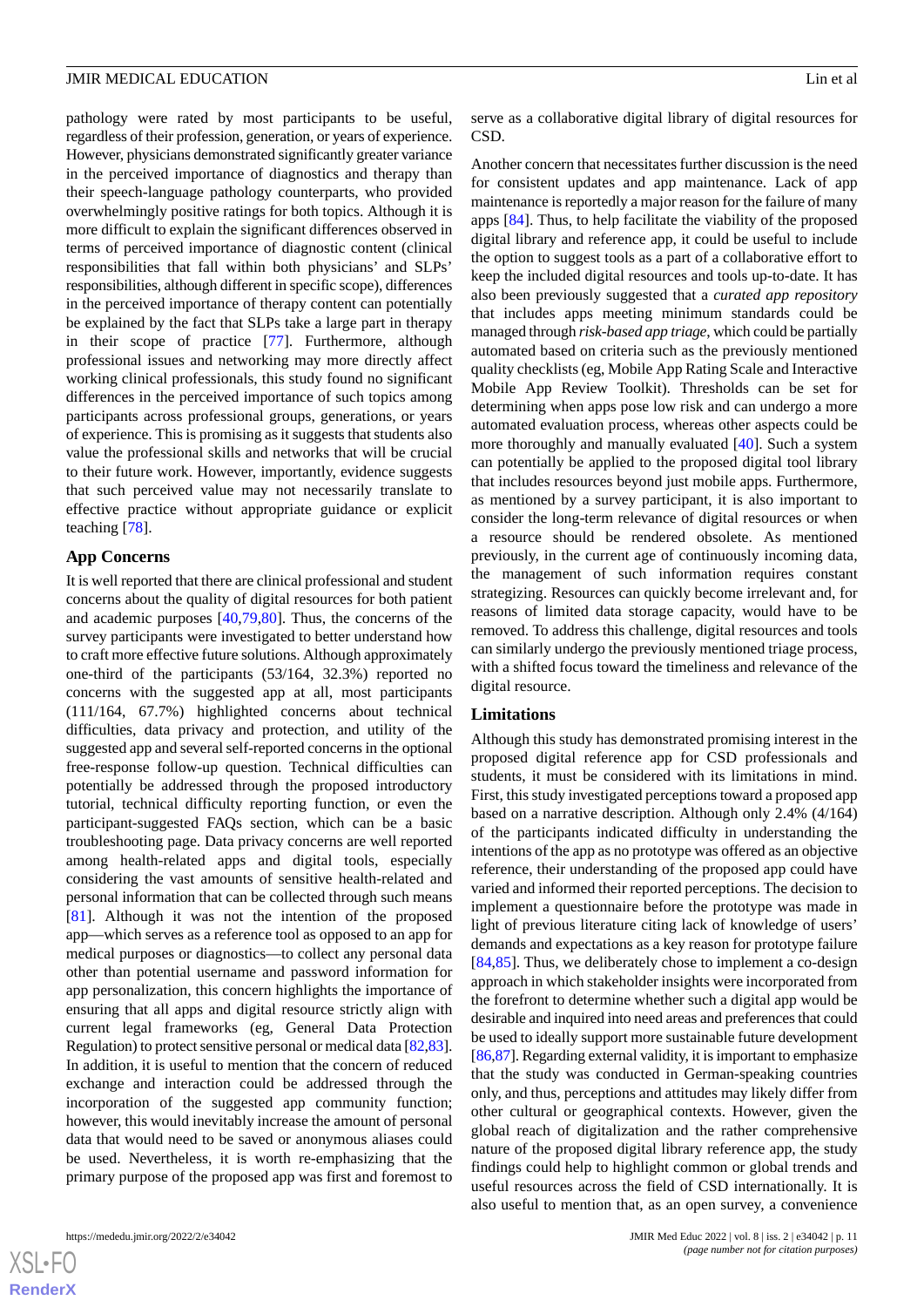sample was collected; thus, it is possible that individuals who already held greater interest in digital topics were more likely to participate in the survey. Notably, many of the survey participants had ≤5 years of professional experience, which could have certainly affected their perceptions and attitudes toward such an app. In future studies, it would be useful to investigate whether more experienced professionals would demonstrate different preferences or insights into the utility of such a digital resource. Similarly, given this convenience sample, it was difficult to account for differences in group sizes; however, statistical adjustments to data analyses were made as appropriate. The great disparity between male and female participants further highlights the larger trend of a rather female-dominated field of speech-language pathology and the increasing number of women entering the medical specialty of otolaryngology [\[88](#page-15-9)[,89](#page-15-10)]. In light of the exponential pace of digital progress, this survey study reveals the current needs, preferences, and perceptions regarding a proposed digital reference tool, which will likely evolve to include other needed supports as new digital resources, formats, and challenges arise.

## **Future Directions**

As this study has only started to explore the potential utility of a collaborative and interdisciplinary digital library reference app, moving forward, it will be critical to further investigate, design, and test desired settings and functions to determine whether stakeholders' perceptions align with the actual use and implementation of such a tool. Even after prototype creation, several rounds of stakeholder evaluation and testing would be preferable to ensure that such an app is not released prematurely without proper initial evidence. Nevertheless, ongoing re-evaluation and improvement would be necessary given the ever-changing digital health care environment [\[68](#page-14-15),[90](#page-15-11)]. As digital learning and health apps continue to emerge, it will be critical that resources are tailored to specific target audiences, these stakeholders are engaged in digital resource creation and

evaluation processes, and ongoing technical assistance is explicitly integrated into support tools [\[5](#page-12-20)]. As current knowledge and awareness of the range of available digital resources in the interdisciplinary field of CSD is limited, approaching the challenge with a digital *library* or *repository* can help to increase awareness, access, management, sharing, and, ideally, future quality assessment of available and emerging digital resources [[90\]](#page-15-11). Such a learning reference tool could additionally serve as an important prerequisite for investigation into digital tools for clinical use. In the future, investigating the utility of such an app for those working in other related interdisciplinary fields, such as occupational therapists or nurses working in CSD, could also be useful.

Our study has demonstrated that clinical professionals and students in CSD are open to trialing a repository-like, collaborative, interdisciplinary digital library reference app and prefer features and functions that optimize usability, allow personalization, and increase exchanges regarding the quality assessment and evidence base for digital resources and tools. These stakeholders prefer a wide range of content topics and have reasonable concerns about the technical or data privacy challenges associated with app use; however, they are ready to explore new solutions for more efficient and effective knowledge and information management. The digital age is presenting opportunities and challenges for clinical teaching, learning, and practice that "...result in a richer range of resources to support practice and learning, but also creates conflicting evidence, insecurity about the knowledge and greater demands on the professional to identify the appropriate knowledge for their problem in question" [[91\]](#page-15-12). As the digital health care landscape continues to advance at an unpredictable pace, information overload will be inevitable and will require traditional means of collecting, managing, and evaluating clinical information to adaptively evolve through ongoing cycles of evaluation to focus on and improve clinical decision-making, research, and clinical practice.

## **Acknowledgments**

The authors would like to thank the Alexander von Humboldt Foundation for supporting the international and interdisciplinary exchange that made this collaboration possible. The first author, YL, is a former Chancellor Fellow of the Alexander von Humboldt Foundation who worked closely with both coauthors (CNR and ML) and was hosted by the third author CNR.

## <span id="page-11-1"></span>**Conflicts of Interest**

None declared.

## <span id="page-11-0"></span>**Multimedia Appendix 1**

<span id="page-11-2"></span>Survey screens (in German). [[PDF File \(Adobe PDF File\), 1004 KB](https://jmir.org/api/download?alt_name=mededu_v8i2e34042_app1.pdf&filename=d2005c56c914b4fdf4232929ef8babcf.pdf)-[Multimedia Appendix 1\]](https://jmir.org/api/download?alt_name=mededu_v8i2e34042_app1.pdf&filename=d2005c56c914b4fdf4232929ef8babcf.pdf)

## **References**

- 1. Ellaway R, Masters K. AMEE Guide 32: e-Learning in medical education Part 1: learning, teaching and assessment. Med Teach 2008 Jun;30(5):455-473. [doi: [10.1080/01421590802108331](http://dx.doi.org/10.1080/01421590802108331)] [Medline: [18576185](http://www.ncbi.nlm.nih.gov/entrez/query.fcgi?cmd=Retrieve&db=PubMed&list_uids=18576185&dopt=Abstract)]
- 2. Davies BS, Rafique J, Vincent TR, Fairclough J, Packer MH, Vincent R, et al. Mobile Medical Education (MoMEd) how mobile information resources contribute to learning for undergraduate clinical students - a mixed methods study. BMC Med Educ 2012 Jan 12;12:1 [\[FREE Full text\]](https://bmcmededuc.biomedcentral.com/articles/10.1186/1472-6920-12-1) [doi: [10.1186/1472-6920-12-1](http://dx.doi.org/10.1186/1472-6920-12-1)] [Medline: [22240206\]](http://www.ncbi.nlm.nih.gov/entrez/query.fcgi?cmd=Retrieve&db=PubMed&list_uids=22240206&dopt=Abstract)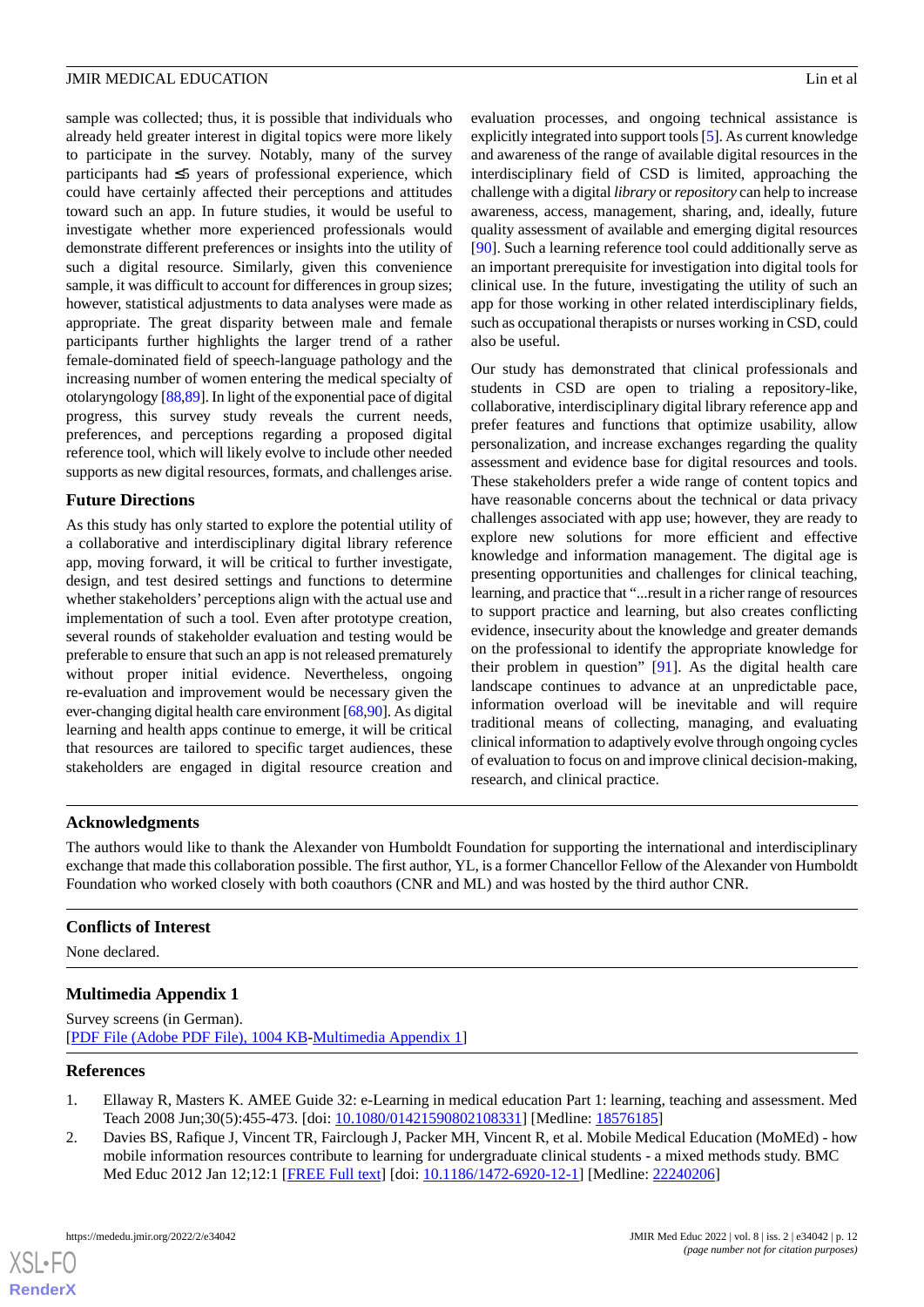- <span id="page-12-0"></span>3. Wallace S, Clark M, White J. 'It's on my iPhone': attitudes to the use of mobile computing devices in medical education, a mixed-methods study. BMJ Open 2012 Aug 24;2(4):e001099 [[FREE Full text](https://bmjopen.bmj.com/lookup/pmidlookup?view=long&pmid=22923627)] [doi: [10.1136/bmjopen-2012-001099](http://dx.doi.org/10.1136/bmjopen-2012-001099)] [Medline: [22923627](http://www.ncbi.nlm.nih.gov/entrez/query.fcgi?cmd=Retrieve&db=PubMed&list_uids=22923627&dopt=Abstract)]
- <span id="page-12-20"></span><span id="page-12-1"></span>4. Ozdalga E, Ozdalga A, Ahuja N. The smartphone in medicine: a review of current and potential use among physicians and students. J Med Internet Res 2012 Sep 27;14(5):e128 [\[FREE Full text\]](https://www.jmir.org/2012/5/e128/) [doi: [10.2196/jmir.1994\]](http://dx.doi.org/10.2196/jmir.1994) [Medline: [23017375](http://www.ncbi.nlm.nih.gov/entrez/query.fcgi?cmd=Retrieve&db=PubMed&list_uids=23017375&dopt=Abstract)]
- 5. Green BL, Kennedy I, Hassanzadeh H, Sharma S, Frith G, Darling JC. A semi-quantitative and thematic analysis of medical student attitudes towards M-Learning. J Eval Clin Pract 2015 Oct;21(5):925-930. [doi: [10.1111/jep.12400](http://dx.doi.org/10.1111/jep.12400)] [Medline: [26153482](http://www.ncbi.nlm.nih.gov/entrez/query.fcgi?cmd=Retrieve&db=PubMed&list_uids=26153482&dopt=Abstract)]
- <span id="page-12-3"></span><span id="page-12-2"></span>6. Nguyen L, Barton SM, Nguyen LT. iPads in higher education-hype and hope. Br J Educ Technol 2014 Jan 27;46(1):190-203 [[FREE Full text](https://doi.org/10.1111/bjet.12137)] [doi: [10.1111/bjet.12137](http://dx.doi.org/10.1111/bjet.12137)]
- 7. Goh P, Sandars J. A vision of the use of technology in medical education after the COVID-19 pandemic. MedEdPublish 2020 Mar 26;9(1):49. [doi: [10.15694/mep.2020.000049.1\]](http://dx.doi.org/10.15694/mep.2020.000049.1)
- <span id="page-12-4"></span>8. Iwai Y. Online learning during the COVID-19 pandemic. Scientific American Blog Network. 2020 Mar 13. URL: [https:/](https://blogs.scientificamerican.com/observations/online-learning-during-the-covid-19-pandemic/) [/blogs.scientificamerican.com/observations/online-learning-during-the-covid-19-pandemic/](https://blogs.scientificamerican.com/observations/online-learning-during-the-covid-19-pandemic/) [accessed 2021-05-20]
- <span id="page-12-5"></span>9. Ahmed H, Allaf M, Elghazaly H. COVID-19 and medical education. Lancet Infect Dis 2020 Jul;20(7):777-778 [\[FREE Full](http://europepmc.org/abstract/MED/32213335) [text](http://europepmc.org/abstract/MED/32213335)] [doi: [10.1016/S1473-3099\(20\)30226-7\]](http://dx.doi.org/10.1016/S1473-3099(20)30226-7) [Medline: [32213335](http://www.ncbi.nlm.nih.gov/entrez/query.fcgi?cmd=Retrieve&db=PubMed&list_uids=32213335&dopt=Abstract)]
- <span id="page-12-6"></span>10. mHealth: new horizons for health through mobile technologies. World Health Organization. 2011. URL: [http://apps.who.int/](http://apps.who.int/iris/bitstream/handle/10665/44607/9789241564250_eng.pdf?sequence=1&isAllowed=y) [iris/bitstream/handle/10665/44607/9789241564250\\_eng.pdf?sequence=1&isAllowed=y](http://apps.who.int/iris/bitstream/handle/10665/44607/9789241564250_eng.pdf?sequence=1&isAllowed=y) [accessed 2021-05-31]
- <span id="page-12-7"></span>11. Dunleavy G, Nikolaou CK, Nifakos S, Atun R, Law GC, Tudor Car L. Mobile digital education for health professions: systematic review and meta-analysis by the digital health education collaboration. J Med Internet Res 2019 Feb 12;21(2):e12937 [\[FREE Full text](https://www.jmir.org/2019/2/e12937/)] [doi: [10.2196/12937\]](http://dx.doi.org/10.2196/12937) [Medline: [30747711\]](http://www.ncbi.nlm.nih.gov/entrez/query.fcgi?cmd=Retrieve&db=PubMed&list_uids=30747711&dopt=Abstract)
- 12. Bahner DP, Adkins E, Patel N, Donley C, Nagel R, Kman NE. How we use social media to supplement a novel curriculum in medical education. Med Teach 2012;34(6):439-444. [doi: [10.3109/0142159X.2012.668245](http://dx.doi.org/10.3109/0142159X.2012.668245)] [Medline: [22449268](http://www.ncbi.nlm.nih.gov/entrez/query.fcgi?cmd=Retrieve&db=PubMed&list_uids=22449268&dopt=Abstract)]
- <span id="page-12-8"></span>13. Chase TJ, Julius A, Chandan JS, Powell E, Hall CS, Phillips BL, et al. Mobile learning in medicine: an evaluation of attitudes and behaviours of medical students. BMC Med Educ 2018 Jun 27;18(1):152 [\[FREE Full text\]](https://bmcmededuc.biomedcentral.com/articles/10.1186/s12909-018-1264-5) [doi: [10.1186/s12909-018-1264-5\]](http://dx.doi.org/10.1186/s12909-018-1264-5) [Medline: [29945579](http://www.ncbi.nlm.nih.gov/entrez/query.fcgi?cmd=Retrieve&db=PubMed&list_uids=29945579&dopt=Abstract)]
- <span id="page-12-10"></span><span id="page-12-9"></span>14. Nerminathan A, Harrison A, Phelps M, Alexander S, Scott KM. Doctors' use of mobile devices in the clinical setting: a mixed methods study. Intern Med J 2017 Mar; 47(3): 291-298. [doi: [10.1111/imj.13349](http://dx.doi.org/10.1111/imj.13349)] [Medline: [27925381\]](http://www.ncbi.nlm.nih.gov/entrez/query.fcgi?cmd=Retrieve&db=PubMed&list_uids=27925381&dopt=Abstract)
- 15. Chang CY, Hwang GJ. Trends of mobile technology-enhanced medical education: a review of journal publications from 1998 to 2016. Int J Mob Learn Organ 2018;12(4):373-393. [doi: [10.1504/ijmlo.2018.095153](http://dx.doi.org/10.1504/ijmlo.2018.095153)]
- <span id="page-12-12"></span><span id="page-12-11"></span>16. Thompson K, Zimmerman E. Pediatric speech-language pathologists' use of mobile health technology: qualitative questionnaire study. JMIR Rehabil Assist Technol 2019 Sep 26;6(2):e13966 [\[FREE Full text](https://rehab.jmir.org/2019/2/e13966/)] [doi: [10.2196/13966\]](http://dx.doi.org/10.2196/13966) [Medline: [31573922](http://www.ncbi.nlm.nih.gov/entrez/query.fcgi?cmd=Retrieve&db=PubMed&list_uids=31573922&dopt=Abstract)]
- 17. Disability and health. World Health Organization. 2020 Dec 1. URL: [https://www.who.int/news-room/fact-sheets/detail/](https://www.who.int/news-room/fact-sheets/detail/disability-and-health) [disability-and-health](https://www.who.int/news-room/fact-sheets/detail/disability-and-health) [accessed 2021-04-22]
- <span id="page-12-13"></span>18. Ahmadvand A, Gatchel R, Brownstein J, Nissen L. The biopsychosocial-digital approach to health and disease: call for a paradigm expansion. J Med Internet Res 2018 May 18;20(5):e189 [\[FREE Full text\]](https://www.jmir.org/2018/5/e189/) [doi: [10.2196/jmir.9732\]](http://dx.doi.org/10.2196/jmir.9732) [Medline: [29776900](http://www.ncbi.nlm.nih.gov/entrez/query.fcgi?cmd=Retrieve&db=PubMed&list_uids=29776900&dopt=Abstract)]
- 19. Nelson R, Staggers N. Health informatics: an interprofessional approach. St Louis, MO, USA: Elsevier; Dec 8, 2016.
- <span id="page-12-14"></span>20. Kurpinski K, Johnson T, Kumar S, Desai T, Li S. Mastering translational medicine: interdisciplinary education for a new generation. Sci Transl Med 2014 Jan 08;6(218):218fs2. [doi: [10.1126/scitranslmed.3006858](http://dx.doi.org/10.1126/scitranslmed.3006858)] [Medline: [24401938\]](http://www.ncbi.nlm.nih.gov/entrez/query.fcgi?cmd=Retrieve&db=PubMed&list_uids=24401938&dopt=Abstract)
- <span id="page-12-19"></span>21. Hollweg W, Beck EM, Schulenburg K, Trock S, Räbiger J, Kraus E, et al. Interprofessional health care - field of study with future and challenges / Interprofessionelle Versorgung – Ein Studiengebiet mit Zukunft und Herausforderungen. Int J Health Prof 2016 May 12;3(1):37-46. [doi: [10.1515/ijhp-2016-0009](http://dx.doi.org/10.1515/ijhp-2016-0009)]
- <span id="page-12-16"></span>22. Theodoros D. A new era in speech-language pathology practice: innovation and diversification. Int J Speech Lang Pathol 2012 Jun;14(3):189-199. [doi: [10.3109/17549507.2011.639390](http://dx.doi.org/10.3109/17549507.2011.639390)] [Medline: [22563895\]](http://www.ncbi.nlm.nih.gov/entrez/query.fcgi?cmd=Retrieve&db=PubMed&list_uids=22563895&dopt=Abstract)
- <span id="page-12-17"></span><span id="page-12-15"></span>23. Andrews T, Davidson B, Hill A, Sloane D, Woodhouse L. Using students' own mobile technologies to support clinical competency development in speech pathology. In: Kitchenham A, editor. Models for Interdisciplinary Mobile Learning: Delivering Information to Students. Hershey, PA, USA: IGI Global; 2011:247-264.
- 24. Edwards J, Dukhovny E. Technology training in speech-language pathology: a focus on tablets and apps. Perspect ASHA Spec Interest Groups 2017 Jan;2(10):33-48. [doi: [10.1044/persp2.sig10.33](http://dx.doi.org/10.1044/persp2.sig10.33)]
- <span id="page-12-18"></span>25. Leinweber J, Dockweiler C. Perspektiven der Digitalisierung in der Logopädie/Sprachtherapie. forum:logopädie. 2020 May. URL: [https://www.dbl-ev.de/fileadmin/Inhalte/Bilder/Service/Forum\\_Logopaedie/fl\\_2020\\_03.pdf](https://www.dbl-ev.de/fileadmin/Inhalte/Bilder/Service/Forum_Logopaedie/fl_2020_03.pdf)[accessed 2022-04-09]
- 26. Kuperstock JE, Horný M, Platt MP. Mobile app technology is associated with improved otolaryngology resident in-service performance. Laryngoscope 2019 Jan;129(1):E15-E20. [doi: [10.1002/lary.27299\]](http://dx.doi.org/10.1002/lary.27299) [Medline: [30151970\]](http://www.ncbi.nlm.nih.gov/entrez/query.fcgi?cmd=Retrieve&db=PubMed&list_uids=30151970&dopt=Abstract)
- 27. Hsueh WD, Bent JP, Moskowitz HS. An app to enhance resident education in otolaryngology. Laryngoscope 2018 Jun;128(6):1340-1345. [doi: [10.1002/lary.27040](http://dx.doi.org/10.1002/lary.27040)] [Medline: [29214641\]](http://www.ncbi.nlm.nih.gov/entrez/query.fcgi?cmd=Retrieve&db=PubMed&list_uids=29214641&dopt=Abstract)
- 28. Tarpada SP, Hsueh WD, Gibber MJ. Resident and student education in otolaryngology: a 10-year update on e-learning. Laryngoscope 2017 Jul;127(7):E219-E224. [doi: [10.1002/lary.26320\]](http://dx.doi.org/10.1002/lary.26320) [Medline: [27782300\]](http://www.ncbi.nlm.nih.gov/entrez/query.fcgi?cmd=Retrieve&db=PubMed&list_uids=27782300&dopt=Abstract)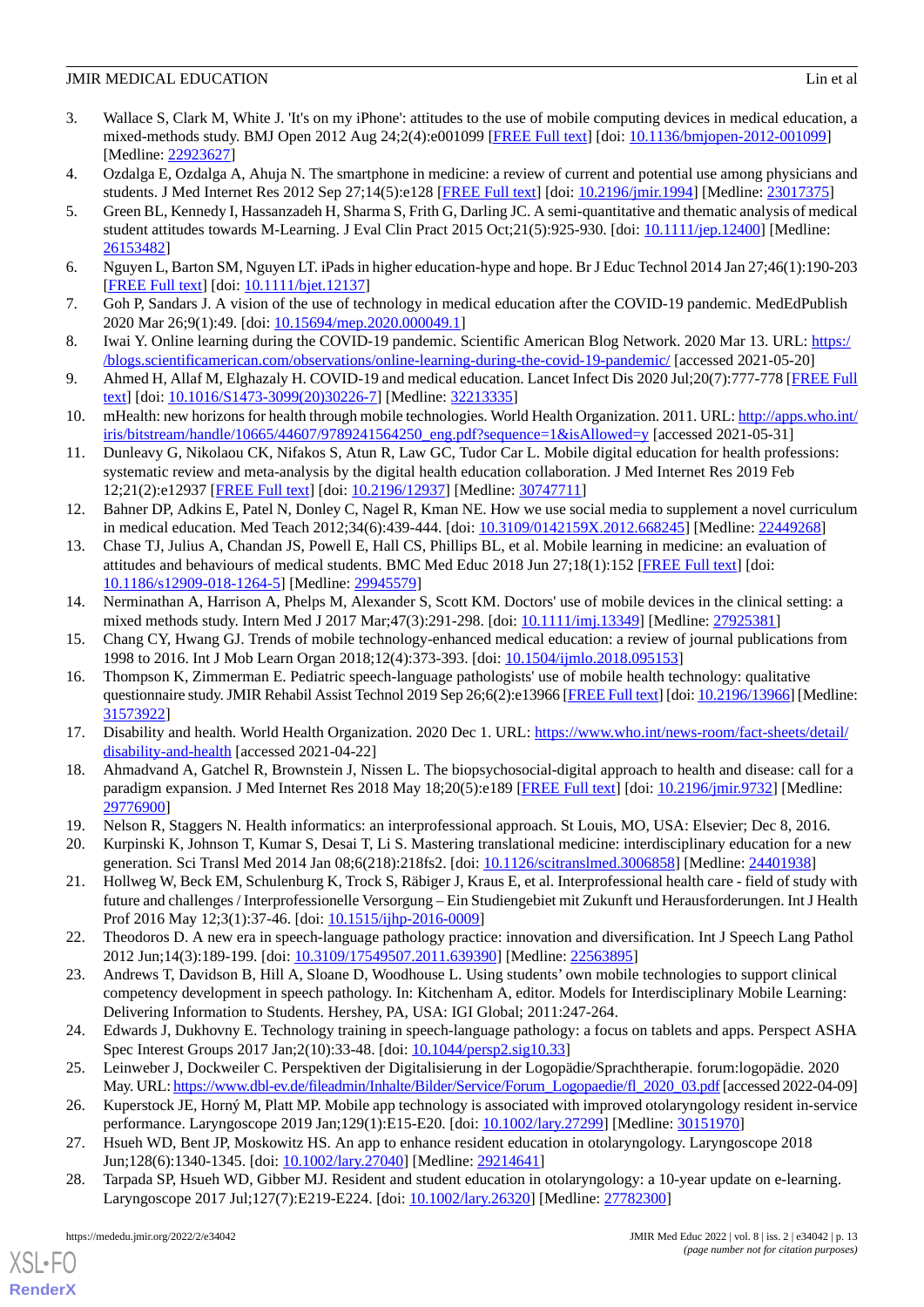- <span id="page-13-0"></span>29. Rak K, Völker J, Taeger J, Bahmer A, Hagen R, Albrecht UV. Medical apps in oto-rhino-laryngology. Laryngorhinootologie 2019 Mar;98(S 01):S253-S289 [\[FREE Full text\]](http://www.thieme-connect.com/DOI/DOI?10.1055/a-0740-4866) [doi: [10.1055/a-0740-4866](http://dx.doi.org/10.1055/a-0740-4866)] [Medline: [31096301](http://www.ncbi.nlm.nih.gov/entrez/query.fcgi?cmd=Retrieve&db=PubMed&list_uids=31096301&dopt=Abstract)]
- <span id="page-13-1"></span>30. Hodes RJ, Insel TR, Landis SC, NIH Blueprint for Neuroscience Research. The NIH toolbox: setting a standard for biomedical research. Neurology 2013 Mar 12;80(11 Suppl 3):S1 [\[FREE Full text](http://europepmc.org/abstract/MED/23479536)] [doi: [10.1212/WNL.0b013e3182872e90](http://dx.doi.org/10.1212/WNL.0b013e3182872e90)] [Medline: [23479536](http://www.ncbi.nlm.nih.gov/entrez/query.fcgi?cmd=Retrieve&db=PubMed&list_uids=23479536&dopt=Abstract)]
- <span id="page-13-3"></span><span id="page-13-2"></span>31. Ader DN. Developing the patient-reported outcomes measurement information system (PROMIS). Med Care 2007 May;45(5):S1-S2 [\[FREE Full text\]](https://doi.org/10.1097/01.mlr.0000260537.45076.74) [doi: [10.1097/01.mlr.0000260537.45076.74\]](http://dx.doi.org/10.1097/01.mlr.0000260537.45076.74)
- <span id="page-13-4"></span>32. Torous J, Vaidyam A. Multiple uses of app instead of using multiple apps - a case for rethinking the digital health technology toolbox. Epidemiol Psychiatr Sci 2020 Jan 31;29:e100 [\[FREE Full text\]](http://europepmc.org/abstract/MED/32000876) [doi: [10.1017/S2045796020000013\]](http://dx.doi.org/10.1017/S2045796020000013) [Medline: [32000876](http://www.ncbi.nlm.nih.gov/entrez/query.fcgi?cmd=Retrieve&db=PubMed&list_uids=32000876&dopt=Abstract)]
- <span id="page-13-6"></span>33. Lam MK, Hines M, Lowe R, Nagarajan S, Keep M, Penman M, et al. Preparedness for eHealth: health sciences students' knowledge, skills, and confidence. J Inf Technol 2016 Jan 1;15(2016):305-334 [[FREE Full text](https://opus.lib.uts.edu.au/handle/10453/116508)]
- <span id="page-13-5"></span>34. Machleid F, Kaczmarczyk R, Johann D, Balčiūnas J, Atienza-Carbonell B, von Maltzahn F, et al. Perceptions of digital health education among European medical students: mixed methods survey. J Med Internet Res 2020 Aug 14;22(8):e19827 [[FREE Full text](https://www.jmir.org/2020/8/e19827/)] [doi: [10.2196/19827\]](http://dx.doi.org/10.2196/19827) [Medline: [32667899\]](http://www.ncbi.nlm.nih.gov/entrez/query.fcgi?cmd=Retrieve&db=PubMed&list_uids=32667899&dopt=Abstract)
- <span id="page-13-7"></span>35. Recommendations by the next generation. European Health Parliament. 2020. URL: [https://www.healthparliament.eu/](https://www.healthparliament.eu/wp-content/uploads/2020/09/EHP_Recommendations_by_the_next_Generation.pdf) [wp-content/uploads/2020/09/EHP\\_Recommendations\\_by\\_the\\_next\\_Generation.pdf](https://www.healthparliament.eu/wp-content/uploads/2020/09/EHP_Recommendations_by_the_next_Generation.pdf) [accessed 2021-05-31]
- <span id="page-13-8"></span>36. Gagnon MP, Ngangue P, Payne-Gagnon J, Desmartis M. m-Health adoption by healthcare professionals: a systematic review. J Am Med Inform Assoc 2016 Jan;23(1):212-220 [[FREE Full text\]](http://europepmc.org/abstract/MED/26078410) [doi: [10.1093/jamia/ocv052](http://dx.doi.org/10.1093/jamia/ocv052)] [Medline: [26078410](http://www.ncbi.nlm.nih.gov/entrez/query.fcgi?cmd=Retrieve&db=PubMed&list_uids=26078410&dopt=Abstract)]
- <span id="page-13-9"></span>37. Alwani M, Bandali E, Larsen M, Shipchandler TZ, Ting J. Current state of surgical simulation training in otolaryngology: systematic review of simulation training models. Arch Otolaryngol Head Neck Surg 2019;3(1):5. [doi: [10.24983/scitemed.aohns.2019.00109](http://dx.doi.org/10.24983/scitemed.aohns.2019.00109)]
- <span id="page-13-11"></span><span id="page-13-10"></span>38. Klerings I, Weinhandl AS, Thaler KJ. Information overload in healthcare: too much of a good thing? Z Evid Fortbild Qual Gesundhwes 2015;109(4-5):285-290. [doi: [10.1016/j.zefq.2015.06.005\]](http://dx.doi.org/10.1016/j.zefq.2015.06.005) [Medline: [26354128](http://www.ncbi.nlm.nih.gov/entrez/query.fcgi?cmd=Retrieve&db=PubMed&list_uids=26354128&dopt=Abstract)]
- <span id="page-13-12"></span>39. Shirky C. It's not information overload. It's filter failure. MAS Context. 2008. URL: [https://www.mascontext.com/issues/](https://www.mascontext.com/issues/7-information-fall-10/its-not-information-overload-its-filter-failure/) [7-information-fall-10/its-not-information-overload-its-filter-failure/](https://www.mascontext.com/issues/7-information-fall-10/its-not-information-overload-its-filter-failure/) [accessed 2021-05-31]
- 40. Wyatt JC. How can clinicians, specialty societies and others evaluate and improve the quality of apps for patient use? BMC Med 2018 Dec 03;16(1):225 [\[FREE Full text\]](https://bmcmedicine.biomedcentral.com/articles/10.1186/s12916-018-1211-7) [doi: [10.1186/s12916-018-1211-7](http://dx.doi.org/10.1186/s12916-018-1211-7)] [Medline: [30501638](http://www.ncbi.nlm.nih.gov/entrez/query.fcgi?cmd=Retrieve&db=PubMed&list_uids=30501638&dopt=Abstract)]
- <span id="page-13-14"></span><span id="page-13-13"></span>41. Boruff JT, Storie D. Mobile devices in medicine: a survey of how medical students, residents, and faculty use smartphones and other mobile devices to find information. J Med Libr Assoc 2014 Jan;102(1):22-30 [\[FREE Full text\]](http://europepmc.org/abstract/MED/24415916) [doi: [10.3163/1536-5050.102.1.006\]](http://dx.doi.org/10.3163/1536-5050.102.1.006) [Medline: [24415916](http://www.ncbi.nlm.nih.gov/entrez/query.fcgi?cmd=Retrieve&db=PubMed&list_uids=24415916&dopt=Abstract)]
- <span id="page-13-15"></span>42. Eysenbach G. Improving the quality of Web surveys: the checklist for reporting results of internet E-surveys (CHERRIES). J Med Internet Res 2004 Sep 29;6(3):e34 [\[FREE Full text\]](https://www.jmir.org/2004/3/e34/) [doi: [10.2196/jmir.6.3.e34](http://dx.doi.org/10.2196/jmir.6.3.e34)] [Medline: [15471760](http://www.ncbi.nlm.nih.gov/entrez/query.fcgi?cmd=Retrieve&db=PubMed&list_uids=15471760&dopt=Abstract)]
- <span id="page-13-16"></span>43. Lin Y, Lemos M, Neuschaefer-Rube C. Digital health and digital learning experiences across speech-language pathology, phoniatrics, and otolaryngology: interdisciplinary survey study. JMIR Med Educ 2021 Nov 05;7(4):e30873 [[FREE Full](https://mededu.jmir.org/2021/4/e30873/) [text](https://mededu.jmir.org/2021/4/e30873/)] [doi: [10.2196/30873\]](http://dx.doi.org/10.2196/30873) [Medline: [34738911\]](http://www.ncbi.nlm.nih.gov/entrez/query.fcgi?cmd=Retrieve&db=PubMed&list_uids=34738911&dopt=Abstract)
- <span id="page-13-17"></span>44. Schmitz C. What you need to know about data security in LimeSurvey. LimeSurvey. 2020 Sep 25. URL: [https://www.](https://www.limesurvey.org/blog/20-blog/114-what-you-need-to-know-about-data-security-in-limesurvey) [limesurvey.org/blog/20-blog/114-what-you-need-to-know-about-data-security-in-limesurvey](https://www.limesurvey.org/blog/20-blog/114-what-you-need-to-know-about-data-security-in-limesurvey) [accessed 2021-04-09]
- 45. Dimock M. Defining generations: where Millennials end and Generation Z begins. Pew Research Center. 2019 Jan 17. URL: <https://www.pewresearch.org/fact-tank/2019/01/17/where-millennials-end-and-generation-z-begins/> [accessed 2022-04-09]
- <span id="page-13-18"></span>46. Clarke MA, Belden JL, Koopman RJ, Steege LM, Moore JL, Canfield SM, et al. Information needs and information-seeking behaviour analysis of primary care physicians and nurses: a literature review. Health Info Libr J 2013 Sep;30(3):178-190 [[FREE Full text](https://doi.org/10.1111/hir.12036)] [doi: [10.1111/hir.12036\]](http://dx.doi.org/10.1111/hir.12036) [Medline: [23981019\]](http://www.ncbi.nlm.nih.gov/entrez/query.fcgi?cmd=Retrieve&db=PubMed&list_uids=23981019&dopt=Abstract)
- <span id="page-13-19"></span>47. Fox S. After Dr Google: peer-to-peer health care. Pediatrics 2013 Jun;131 Suppl 4:S224-S225. [doi: [10.1542/peds.2012-3786K](http://dx.doi.org/10.1542/peds.2012-3786K)] [Medline: [23729765\]](http://www.ncbi.nlm.nih.gov/entrez/query.fcgi?cmd=Retrieve&db=PubMed&list_uids=23729765&dopt=Abstract)
- <span id="page-13-21"></span><span id="page-13-20"></span>48. Duran-Nelson A, Gladding S, Beattie J, Nixon LJ. Should we Google it? Resource use by internal medicine residents for point-of-care clinical decision making. Acad Med 2013 Jun;88(6):788-794. [doi: [10.1097/ACM.0b013e31828ffdb7\]](http://dx.doi.org/10.1097/ACM.0b013e31828ffdb7) [Medline: [23619072](http://www.ncbi.nlm.nih.gov/entrez/query.fcgi?cmd=Retrieve&db=PubMed&list_uids=23619072&dopt=Abstract)]
- <span id="page-13-22"></span>49. Spector JM, Anderson TM. Integrated and holistic perspectives on learning, instruction and technology: understanding complexity. Dordrecht, The Netherlands: Kluwer Academic Publishers; 2000.
- 50. Fuller R, Joynes V. Should mobile learning be compulsory for preparing students for learning in the workplace? Br J Educ Technol 2014 Jan 27;46(1):153-158. [doi: [10.1111/bjet.12134](http://dx.doi.org/10.1111/bjet.12134)]
- 51. Huckvale K, Prieto JT, Tilney M, Benghozi PJ, Car J. Unaddressed privacy risks in accredited health and wellness apps: a cross-sectional systematic assessment. BMC Med 2015 Sep 07;13:214 [[FREE Full text](https://bmcmedicine.biomedcentral.com/articles/10.1186/s12916-015-0444-y)] [doi: [10.1186/s12916-015-0444-y\]](http://dx.doi.org/10.1186/s12916-015-0444-y) [Medline: [26404673](http://www.ncbi.nlm.nih.gov/entrez/query.fcgi?cmd=Retrieve&db=PubMed&list_uids=26404673&dopt=Abstract)]
- 52. Xie B, Shabir I, Abelson H. Measuring the usability and capability of app inventor to create mobile applications. In: Proceedings of the 3rd International Workshop on Programming for Mobile and Touch. 2015 Oct Presented at: PROMOTO '15; October 27, 2015; Pittsburgh, PA, USA p. 1-8. [doi: [10.1145/2824823.2824824](http://dx.doi.org/10.1145/2824823.2824824)]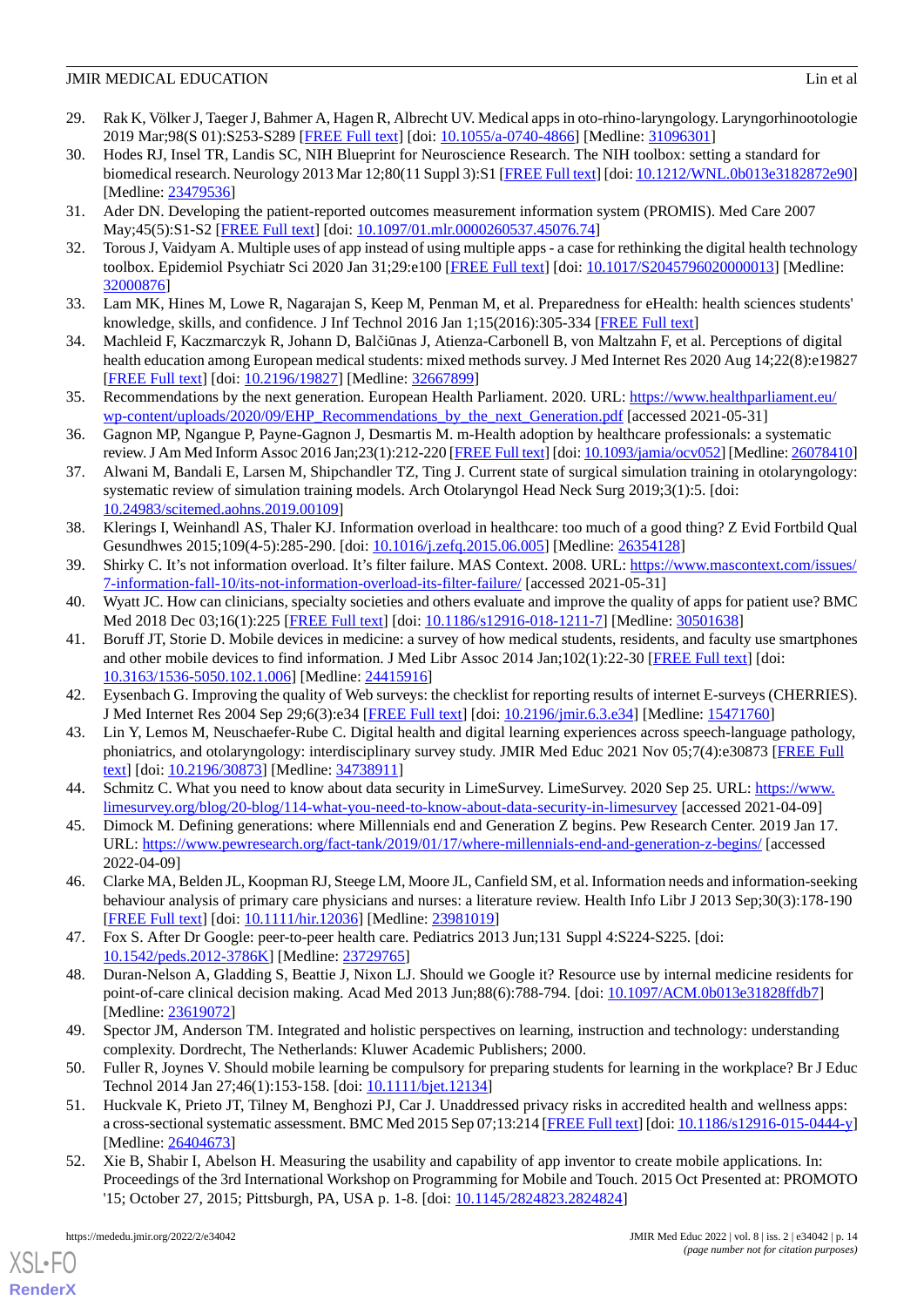- <span id="page-14-0"></span>53. Hefter MH, Berthold K. Preparing learners to self-explain video examples: text or video introduction? Comput Human Behav 2020 Sep;110:106404. [doi: [10.1016/j.chb.2020.106404](http://dx.doi.org/10.1016/j.chb.2020.106404)]
- <span id="page-14-2"></span><span id="page-14-1"></span>54. Clark RC, Mayer RE. e-Learning and the science of instruction: proven guidelines for consumers and designers of multimedia learning. 4th edition. Hoboken, NJ, USA: John Wiley & Sons; 2016.
- 55. Stoyanov SR, Hides L, Kavanagh DJ, Zelenko O, Tjondronegoro D, Mani M. Mobile app rating scale: a new tool for assessing the quality of health mobile apps. JMIR Mhealth Uhealth 2015 Mar 11;3(1):e27 [\[FREE Full text](https://mhealth.jmir.org/2015/1/e27/)] [doi: [10.2196/mhealth.3422](http://dx.doi.org/10.2196/mhealth.3422)] [Medline: [25760773](http://www.ncbi.nlm.nih.gov/entrez/query.fcgi?cmd=Retrieve&db=PubMed&list_uids=25760773&dopt=Abstract)]
- <span id="page-14-4"></span><span id="page-14-3"></span>56. Maheu MM, Nicolucci V, Pulier ML, Wall KM, Frye TJ, Hudlicka E. The interactive mobile app review toolkit (IMART): a clinical practice-oriented system. J Technol Behav Sci 2016 Dec 15;1(1-4):3-15. [doi: [10.1007/s41347-016-0005-z](http://dx.doi.org/10.1007/s41347-016-0005-z)]
- <span id="page-14-5"></span>57. Holland PG. The importance of glossaries. Flow Meas Instrum 2002 Dec;13(5-6):299-301. [doi: [10.1016/s0955-5986\(02\)00058-4](http://dx.doi.org/10.1016/s0955-5986(02)00058-4)]
- <span id="page-14-6"></span>58. Mehta NB, Hull AL, Young JB, Stoller JK. Just imagine: new paradigms for medical education. Acad Med 2013 Oct;88(10):1418-1423. [doi: [10.1097/ACM.0b013e3182a36a07](http://dx.doi.org/10.1097/ACM.0b013e3182a36a07)] [Medline: [23969368](http://www.ncbi.nlm.nih.gov/entrez/query.fcgi?cmd=Retrieve&db=PubMed&list_uids=23969368&dopt=Abstract)]
- <span id="page-14-7"></span>59. Yarris LM, Chan TM, Gottlieb M, Juve AM. Finding your people in the digital age: virtual communities of practice to promote education scholarship. J Grad Med Educ 2019 Feb;11(1):1-5 [\[FREE Full text](http://europepmc.org/abstract/MED/30805087)] [doi: [10.4300/JGME-D-18-01093.1\]](http://dx.doi.org/10.4300/JGME-D-18-01093.1) [Medline: [30805087](http://www.ncbi.nlm.nih.gov/entrez/query.fcgi?cmd=Retrieve&db=PubMed&list_uids=30805087&dopt=Abstract)]
- <span id="page-14-8"></span>60. Curran V, Matthews L, Fleet L, Simmons K, Gustafson DL, Wetsch L. A review of digital, social, and mobile technologies in health professional education. J Contin Educ Health Prof 2017;37(3):195-206. [doi: [10.1097/CEH.0000000000000168](http://dx.doi.org/10.1097/CEH.0000000000000168)] [Medline: [28834849](http://www.ncbi.nlm.nih.gov/entrez/query.fcgi?cmd=Retrieve&db=PubMed&list_uids=28834849&dopt=Abstract)]
- <span id="page-14-9"></span>61. Manca S. ResearchGate and Academia.edu as networked socio-technical systems for scholarly communication: a literature review. Res Learn Technol 2018 Feb 20;26:1-16 [\[FREE Full text\]](https://eric.ed.gov/?id=EJ1173547) [doi: [10.25304/rlt.v26.2008](http://dx.doi.org/10.25304/rlt.v26.2008)]
- <span id="page-14-11"></span><span id="page-14-10"></span>62. Gannon-Leary P, Fontainha E. Communities of practice and virtual learning communities: benefits, barriers and success factors. eLearning Papers 2007 Sep:5 [[FREE Full text](https://papers.ssrn.com/abstract=1018066)]
- <span id="page-14-12"></span>63. Smith PJ, Barty K, Stacey EA. Limitations of an established community of practice in developing online innovation. CiteSeerx. 2005. URL:<http://citeseerx.ist.psu.edu/viewdoc/summary?doi=10.1.1.84.4912> [accessed 2022-04-09]
- 64. Ardichvili A. Learning and knowledge sharing in virtual communities of practice: motivators, barriers, and enablers. Adv Dev Hum Resour 2008 Jun 05;10(4):541-554. [doi: [10.1177/1523422308319536\]](http://dx.doi.org/10.1177/1523422308319536)
- <span id="page-14-14"></span><span id="page-14-13"></span>65. Dattakumar A, Gray K, Henderson KB, Maeder A, Chenery H. We are not educating the future clinical health professional workforce adequately for e-health competence: findings of an Australian study. Stud Health Technol Inform 2012;178:33-38. [Medline: [22797016](http://www.ncbi.nlm.nih.gov/entrez/query.fcgi?cmd=Retrieve&db=PubMed&list_uids=22797016&dopt=Abstract)]
- <span id="page-14-15"></span>66. Konttila J, Siira H, Kyngäs H, Lahtinen M, Elo S, Kääriäinen M, et al. Healthcare professionals' competence in digitalisation: a systematic review. J Clin Nurs 2019 Mar;28(5-6):745-761. [doi: [10.1111/jocn.14710\]](http://dx.doi.org/10.1111/jocn.14710) [Medline: [30376199\]](http://www.ncbi.nlm.nih.gov/entrez/query.fcgi?cmd=Retrieve&db=PubMed&list_uids=30376199&dopt=Abstract)
- <span id="page-14-16"></span>67. Grundy QH, Wang Z, Bero LA. Challenges in assessing mobile health app quality: a systematic review of prevalent and innovative methods. Am J Prev Med 2016 Dec;51(6):1051-1059. [doi: [10.1016/j.amepre.2016.07.009\]](http://dx.doi.org/10.1016/j.amepre.2016.07.009) [Medline: [27659122](http://www.ncbi.nlm.nih.gov/entrez/query.fcgi?cmd=Retrieve&db=PubMed&list_uids=27659122&dopt=Abstract)]
- <span id="page-14-17"></span>68. Price L, Kirkwood A. Using technology for teaching and learning in higher education: a critical review of the role of evidence in informing practice. High Educ Res Dev 2013 Nov 09;33(3):549-564. [doi: [10.1080/07294360.2013.841643\]](http://dx.doi.org/10.1080/07294360.2013.841643)
- <span id="page-14-18"></span>69. What is a minimum viable product (MVP)? Entrepreneur Handbook. 2015 Aug 15. URL: [https://entrepreneurhandbook.](https://entrepreneurhandbook.co.uk/minimum-viable-product/) [co.uk/minimum-viable-product/](https://entrepreneurhandbook.co.uk/minimum-viable-product/) [accessed 2021-06-05]
- <span id="page-14-19"></span>70. Sterling M, Leung P, Wright D, Bishop TF. The use of social media in graduate medical education: a systematic review. Acad Med 2017 Jul;92(7):1043-1056 [[FREE Full text\]](http://europepmc.org/abstract/MED/28225466) [doi: [10.1097/ACM.0000000000001617](http://dx.doi.org/10.1097/ACM.0000000000001617)] [Medline: [28225466](http://www.ncbi.nlm.nih.gov/entrez/query.fcgi?cmd=Retrieve&db=PubMed&list_uids=28225466&dopt=Abstract)]
- <span id="page-14-21"></span><span id="page-14-20"></span>71. Sutherland S, Jalali A. Social media as an open-learning resource in medical education: current perspectives. Adv Med Educ Pract 2017;8:369-375 [\[FREE Full text\]](https://dx.doi.org/10.2147/AMEP.S112594) [doi: [10.2147/AMEP.S112594\]](http://dx.doi.org/10.2147/AMEP.S112594) [Medline: [28652840\]](http://www.ncbi.nlm.nih.gov/entrez/query.fcgi?cmd=Retrieve&db=PubMed&list_uids=28652840&dopt=Abstract)
- 72. Gillam RB, Marquardt TP. Communication sciences and disorders: from science to clinical practice. 4th edition. Burlington, MA, USA: Jones & Bartlett Learning; 2019.
- <span id="page-14-22"></span>73. Miltgen CL, Peyrat-Guillard D. Cultural and generational influences on privacy concerns: a qualitative study in seven European countries. Eur J Inf Syst 2014;23(2):103-125. [doi: [10.1057/ejis.2013.17](http://dx.doi.org/10.1057/ejis.2013.17)]
- <span id="page-14-24"></span><span id="page-14-23"></span>74. Westermann T, Möller S, Wechsung I. Assessing the relationship between technical affinity, stress and notifications on smartphones. In: Proceedings of the 17th International Conference on Human-Computer Interaction with Mobile Devices and Services Adjunct. 2015 Aug Presented at: MobileHCI '15; August 24-27, 2015; Copenhagen, Denmark p. 652-659 URL: <https://doi.org/10.1145/2786567.2793684> [doi: [10.1145/2786567.2793684](http://dx.doi.org/10.1145/2786567.2793684)]
- <span id="page-14-25"></span>75. Llorens-Vernet P, Miró J. Standards for mobile health-related apps: systematic review and development of a guide. JMIR Mhealth Uhealth 2020 Mar 03;8(3):e13057 [[FREE Full text](https://mhealth.jmir.org/2020/3/e13057/)] [doi: [10.2196/13057\]](http://dx.doi.org/10.2196/13057) [Medline: [32130169](http://www.ncbi.nlm.nih.gov/entrez/query.fcgi?cmd=Retrieve&db=PubMed&list_uids=32130169&dopt=Abstract)]
- 76. Swanwick T. Understanding medical education. In: Swanwick T, editor. Understanding medical education: evidence, theory and practice. 2nd ed. Hoboken, NJ, USA: John Wiley & Sons; 2013:1-6.
- 77. Scope of practice in speech-language pathology. American Speech-Language-Hearing Association (ASHA). 2016 May 9. URL: [https://tinyurl.com/m93sbdsa](https://www.asha.org/policy/SP2016-00343/?utm_source=ashautm_medium=enewsletterutm_campaign=accessslp030916) [accessed 2021-06-05]
- 78. Cruess RL, Cruess SR, Steinert Y. Teaching medical professionalism: supporting the development of a professional identity. Cambridge, UK: Cambridge University Press; 2016.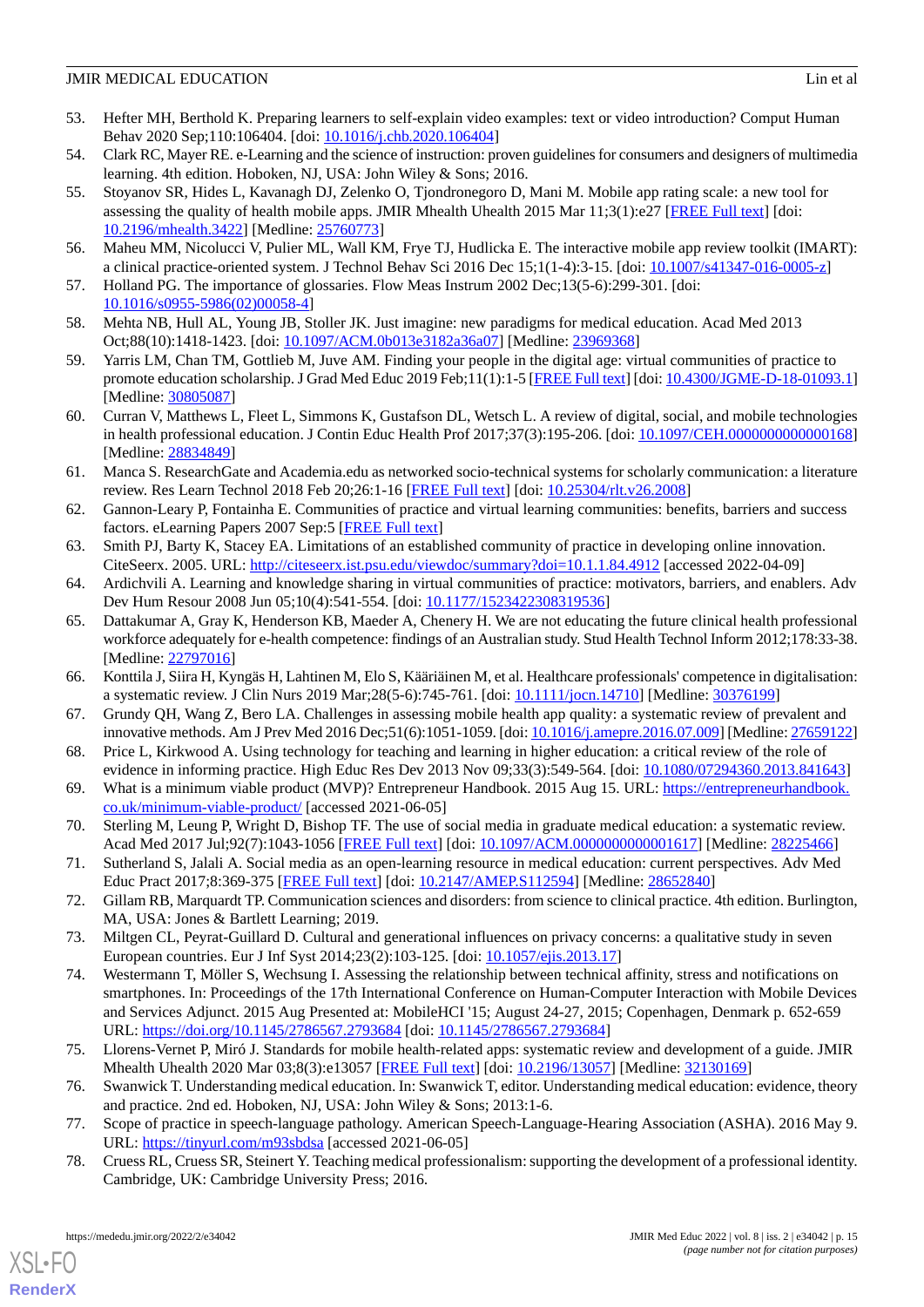- <span id="page-15-0"></span>79. Boulos MN, Brewer AC, Karimkhani C, Buller DB, Dellavalle RP. Mobile medical and health apps: state of the art, concerns, regulatory control and certification. Online J Public Health Inform 2014 Feb 5;5(3):229 [\[FREE Full text\]](http://europepmc.org/abstract/MED/24683442) [doi: [10.5210/ojphi.v5i3.4814](http://dx.doi.org/10.5210/ojphi.v5i3.4814)] [Medline: [24683442\]](http://www.ncbi.nlm.nih.gov/entrez/query.fcgi?cmd=Retrieve&db=PubMed&list_uids=24683442&dopt=Abstract)
- <span id="page-15-2"></span><span id="page-15-1"></span>80. McMillan B, Hickey E, Mitchell C, Patel M. The need for quality assurance of health apps. BMJ 2015 Nov 04;351:h5915. [doi: [10.1136/bmj.h5915](http://dx.doi.org/10.1136/bmj.h5915)] [Medline: [26536895](http://www.ncbi.nlm.nih.gov/entrez/query.fcgi?cmd=Retrieve&db=PubMed&list_uids=26536895&dopt=Abstract)]
- <span id="page-15-3"></span>81. Benjumea J, Ropero J, Rivera-Romero O, Dorronzoro-Zubiete E, Carrasco A. Privacy assessment in mobile health apps: scoping review. JMIR Mhealth Uhealth 2020 Jul 02;8(7):e18868 [\[FREE Full text\]](https://mhealth.jmir.org/2020/7/e18868/) [doi: [10.2196/18868](http://dx.doi.org/10.2196/18868)] [Medline: [32459640\]](http://www.ncbi.nlm.nih.gov/entrez/query.fcgi?cmd=Retrieve&db=PubMed&list_uids=32459640&dopt=Abstract)
- <span id="page-15-4"></span>82. Thorarensen B. The processing of health information- protecting the individual right to privacy through effective legal remedies. Health Technol 2017 Mar 7;7(4):401-413. [doi: [10.1007/s12553-017-0184-4](http://dx.doi.org/10.1007/s12553-017-0184-4)]
- <span id="page-15-5"></span>83. Sokolovska A, Kocarev L. Integrating technical and legal concepts of privacy. IEEE Access 2018 May 14;6:26543-26557. [doi: [10.1109/access.2018.2836184\]](http://dx.doi.org/10.1109/access.2018.2836184)
- <span id="page-15-6"></span>84. N Inukollu V, Keshamon DD, Kang T, Inukollu M. Factors influencing quality of mobile apps: role of mobile app development life cycle. Int J Softw Eng Appl 2014 Sep 30;5(5):15-34 [[FREE Full text](http://arxiv.org/abs/1410.4537)] [doi: [10.5121/ijsea.2014.5502](http://dx.doi.org/10.5121/ijsea.2014.5502)]
- <span id="page-15-7"></span>85. Deininger M, Daly SR, Lee JC, Seifert CM, Sienko KH. Prototyping for context: exploring stakeholder feedback based on prototype type, stakeholder group and question type. Res Eng Des 2019 Oct;30(4):453-471 [[FREE Full text](http://europepmc.org/abstract/MED/32863595)] [doi: [10.1007/s00163-019-00317-5\]](http://dx.doi.org/10.1007/s00163-019-00317-5) [Medline: [32863595\]](http://www.ncbi.nlm.nih.gov/entrez/query.fcgi?cmd=Retrieve&db=PubMed&list_uids=32863595&dopt=Abstract)
- <span id="page-15-8"></span>86. Sandholzer M, Rurik I, Deutsch T, Frese T. Medical students' expectations towards an implementation of a family medicine textbook as a comprehensive app in Germany. J Med Syst 2014 Oct;38(10):125 [[FREE Full text](http://europepmc.org/abstract/MED/25171920)] [doi: [10.1007/s10916-014-0125-y\]](http://dx.doi.org/10.1007/s10916-014-0125-y) [Medline: [25171920](http://www.ncbi.nlm.nih.gov/entrez/query.fcgi?cmd=Retrieve&db=PubMed&list_uids=25171920&dopt=Abstract)]
- <span id="page-15-9"></span>87. Kildea J, Battista J, Cabral B, Hendren L, Herrera D, Hijal T, et al. Design and development of a person-centered patient portal using participatory stakeholder co-design. J Med Internet Res 2019 Feb 11;21(2):e11371 [\[FREE Full text\]](https://www.jmir.org/2019/2/e11371/) [doi: [10.2196/11371\]](http://dx.doi.org/10.2196/11371) [Medline: [30741643\]](http://www.ncbi.nlm.nih.gov/entrez/query.fcgi?cmd=Retrieve&db=PubMed&list_uids=30741643&dopt=Abstract)
- <span id="page-15-11"></span><span id="page-15-10"></span>88. Logopädie/Sprachtherapie: Schluss mit der Benachteiligung der Frauenberufe!. Deutscher Bundesverband für Logopädie (DBL). 2019 Mar 8. URL: [https://tinyurl.com/43n3w4wr](https://www.dbs-ev.de/news-einzelansicht/?tx_ttnews%5Btt_news%5D=1478&cHash=f46993fc292f0826134c7d7bdad710ca) [accessed 2021-04-20]
- <span id="page-15-12"></span>89. Geschlecht. Kassenärztliche Bundesvereinigung (KBV). 2020. URL:<https://gesundheitsdaten.kbv.de/cms/html/16396.php> [accessed 2021-04-20]
- 90. Sousa MJ, Rocha Á. Strategic knowledge management in the digital age: JBR special issue editorial. J Bus Res 2019 Jan;94:223-226. [doi: [10.1016/j.jbusres.2018.10.016](http://dx.doi.org/10.1016/j.jbusres.2018.10.016)]
- 91. Bullock A. Does technology help doctors to access, use and share knowledge? Med Educ 2014 Jan;48(1):28-33. [doi: [10.1111/medu.12378\]](http://dx.doi.org/10.1111/medu.12378) [Medline: [24330114](http://www.ncbi.nlm.nih.gov/entrez/query.fcgi?cmd=Retrieve&db=PubMed&list_uids=24330114&dopt=Abstract)]

## **Abbreviations**

**CHERRIES:** Checklist for Reporting Results of Internet E-Surveys **CSD:** communication sciences and disorders **DLT:** digital learning toolbox **FAQ:** frequently asked question **PROMIS:** Patient-Reported Outcomes Measurement Information System **SLP:** speech-language pathologist

*Edited by T Leung; submitted 04.10.21; peer-reviewed by MA Joaquin, Y Du, MDG Pimentel, J Ropero; comments to author 11.11.21; revised version received 28.01.22; accepted 18.03.22; published 27.04.22*

*Please cite as:*

*Lin Y, Lemos M, Neuschaefer-Rube C Digital Health and Learning in Speech-Language Pathology, Phoniatrics, and Otolaryngology: Survey Study for Designing a Digital Learning Toolbox App JMIR Med Educ 2022;8(2):e34042 URL: <https://mededu.jmir.org/2022/2/e34042> doi: [10.2196/34042](http://dx.doi.org/10.2196/34042) PMID:*

©Yuchen Lin, Martin Lemos, Christiane Neuschaefer-Rube. Originally published in JMIR Medical Education (https://mededu.jmir.org), 27.04.2022. This is an open-access article distributed under the terms of the Creative Commons Attribution License (https://creativecommons.org/licenses/by/4.0/), which permits unrestricted use, distribution, and reproduction in any medium, provided the original work, first published in JMIR Medical Education, is properly cited. The complete bibliographic